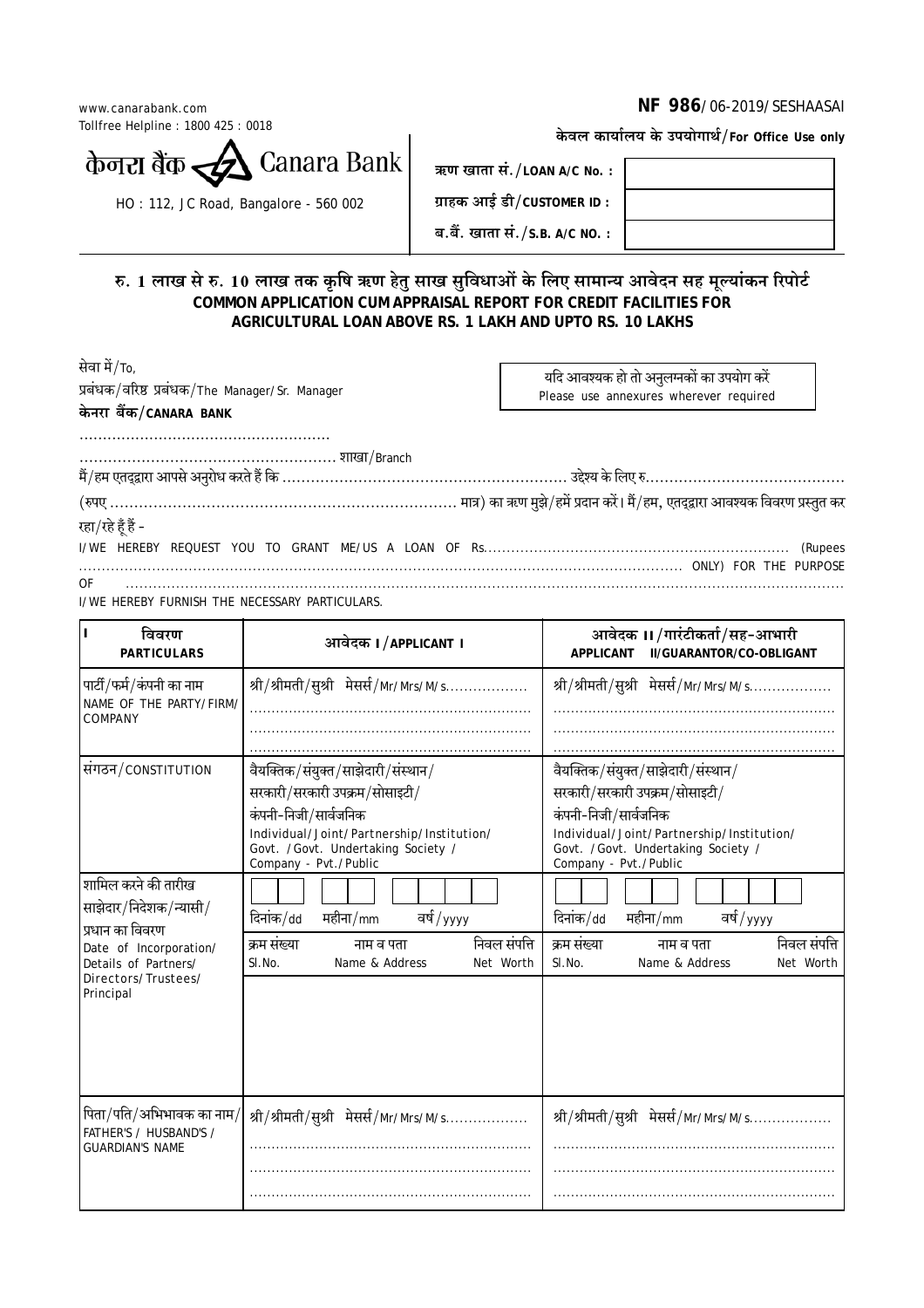| आयु/जन्म तिथि व लिंग<br>AGE/DATE OF BIRTH                            | दिनांक/dd महीना/mm                                                          | वर्ष/уууу                                  | दिनांक/dd महीना/mm                                               | वर्ष/уууу                                      |
|----------------------------------------------------------------------|-----------------------------------------------------------------------------|--------------------------------------------|------------------------------------------------------------------|------------------------------------------------|
| & SEX                                                                | पुरुष/MALE                                                                  | महिला/FEMALE                               | पुरुष/MALE                                                       | महिला/FEMALE                                   |
| वर्ग/CATEGORY                                                        | पि.जा. $\Box$<br>अ.ज.  <br>अ.ज.जा.  <br><b>BC</b><br><b>SC</b><br><b>ST</b> | अन्यपि.जा.<br>अन्य<br>OBC<br>Others        | पि.जा.  <br>अ.जा.  <br>अ.ज.जा. [<br><b>SC</b><br><b>ST</b><br>BC | अन्यपि.जा.<br>अन्य<br>OBC<br>Others            |
| अल्प संख्यक समुदाय/<br>Minority Community                            | मुस्लिम  <br>इसाई<br>Muslim<br>Christian                                    | सिख<br>ज़ोराष्ट्रियन<br>Sikh<br>Zorastrian | इसाई<br>मुस्लिम $\Box$<br>Christian<br>Muslim                    | सिख ∏<br>ज़ोराष्ट्रियन<br>Sikh<br>Zorastrian   |
|                                                                      | नियो-बुद्ध<br>अन्य [<br>Neo-Buddhist Others                                 | (स्पष्ट करें)<br>Specify                   | नियो-बुद्ध $\Box$<br>अन्य $\Box$<br>Neo-Buddhist Others          | (स्पष्ट करें)<br>Specify                       |
| किसान का वर्ग/<br>CATEGORY OF FARMER                                 | सीमांत<br>लघु<br>MARGINAL<br>SMALL                                          | बडे<br>LARGE                               | सीमांत<br>लघु<br>MARGINAL<br>SMALL                               | बडे<br>LARGE                                   |
|                                                                      | भूमिहीन<br>कृषि मज़दूर<br>Agricultural Labourer<br>Landless                 | अन्य<br><b>OTHERS</b>                      | भूमिहीन<br>कृषि मज़दूर<br>Landless                               | अन्य<br>Agricultural Labourer<br><b>OTHERS</b> |
| वैवाहिक स्थिति/<br><b>MARITAL STATUS</b>                             | विवाहित<br><b>MARRIED</b>                                                   | अविवाहित<br>UNMARRIED                      | विवाहित<br><b>MARRIED</b>                                        | अविवाहित<br>UNMARRIED                          |
| आश्रितों की सं./<br>NO. OF DEPENDENTS                                | बच्चे<br>CHILDREN                                                           | वयस्क<br><b>ADULTS</b>                     | बच्चे<br>CHILDREN                                                | वयस्क<br><b>ADULTS</b>                         |
| वोटर आई.डी. कार्ड सं./<br>VOTER ID CARD No.<br>पी ए एन सं. / PAN No. |                                                                             |                                            |                                                                  |                                                |
| पासपोर्ट सं. / PASSPORT No.                                          |                                                                             |                                            |                                                                  |                                                |
| पता/ADDRESS                                                          |                                                                             |                                            |                                                                  |                                                |
|                                                                      |                                                                             |                                            |                                                                  |                                                |
|                                                                      |                                                                             |                                            |                                                                  |                                                |
|                                                                      | फार्म/Farm                                                                  |                                            | फार्म/Farm                                                       |                                                |
|                                                                      |                                                                             |                                            |                                                                  |                                                |
|                                                                      |                                                                             |                                            |                                                                  |                                                |
|                                                                      | फोन सं. :<br>Phone No.                                                      | ई-मेल:<br>e-mail                           | फोन सं. :<br>Phone No.                                           | ई-मेल :<br>e-mail                              |
| आय ब्योरे<br>$\Pi$ .<br><b>INCOME DETAILS</b>                        | सकल आय<br><b>GROSS INCOME</b>                                               | निवल आय<br>NET INCOME                      | सकल आय<br><b>GROSS INCOME</b>                                    | निवल आय<br>NET INCOME                          |
| कृषि<br>Agriculture                                                  |                                                                             |                                            |                                                                  |                                                |
| संबद्ध गतिविधियाँ<br><b>Allied Activities</b>                        |                                                                             |                                            |                                                                  |                                                |
| अन्य स्रोत<br>Other Sources                                          |                                                                             |                                            |                                                                  |                                                |
| कुल<br><b>TOTAL</b>                                                  |                                                                             |                                            |                                                                  |                                                |
| वर्तमान से किस बैंक के<br>साथ बैंकिंग व्यवहार                        | बैंक/Bank                                                                   | बैंक/Bank                                  | बैंक/Bank                                                        | बैंक/Bank                                      |
| Presently Banking with                                               | ब.बैं/चालू/SB/Current                                                       | ब.बैं/चालू/SB/Current                      | ब.बैं/चालू/SB/Current                                            | ब.बैं/चालू/SB/Current                          |
|                                                                      |                                                                             |                                            |                                                                  |                                                |

 $\overline{2}$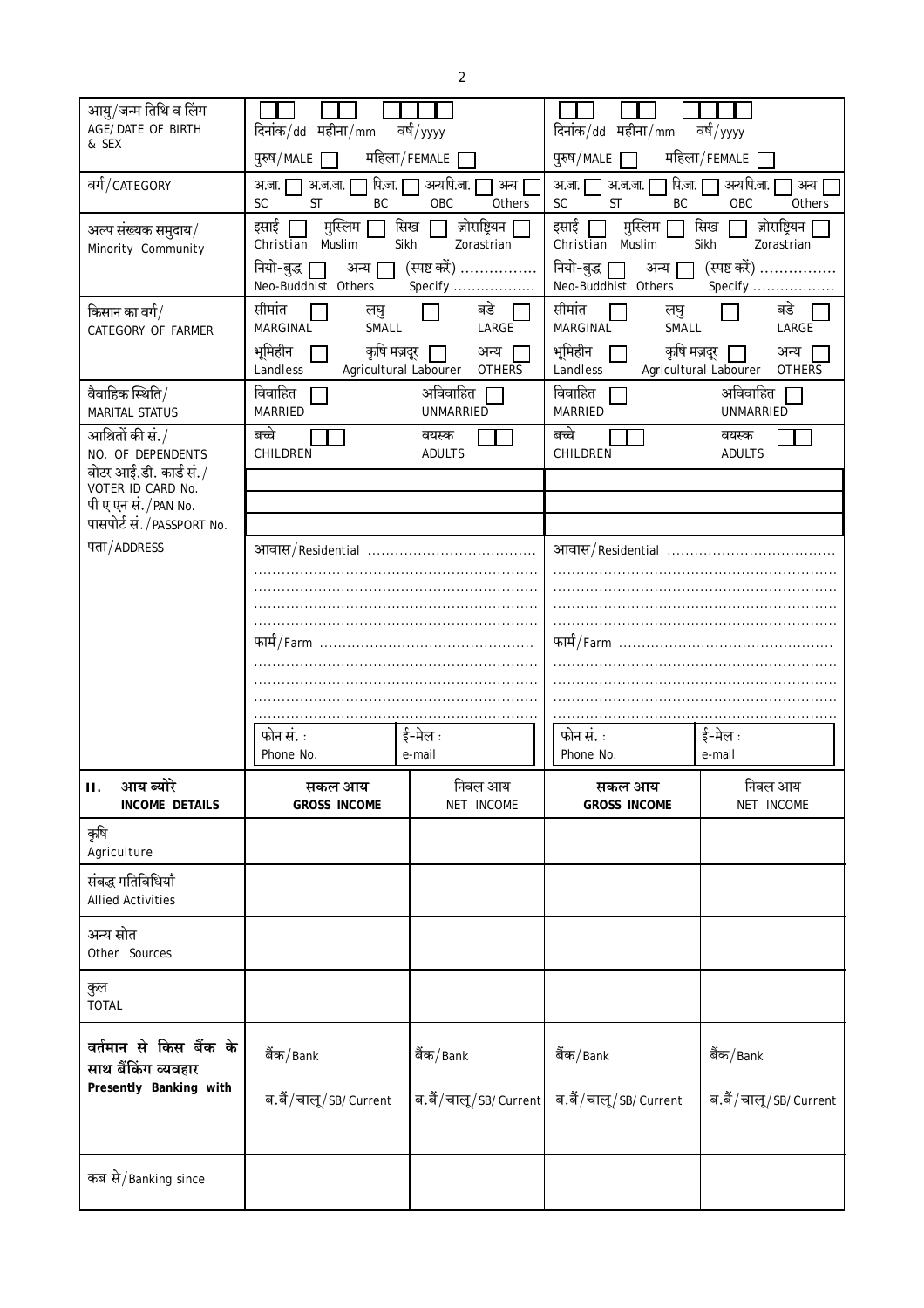| स्वयं की आस्तियों<br>का ब्योरे/                                                                                    |                       | आवेदक ।/APPLICANT ।                                                                                                                                                                                     |                                    |        | आवेदक ।।/गारंटीकर्ता/सह-आभारी<br><b>APPLICANT</b>                                                                                                                                                        | II/GUARANTOR/CO-OBLIGATION         |
|--------------------------------------------------------------------------------------------------------------------|-----------------------|---------------------------------------------------------------------------------------------------------------------------------------------------------------------------------------------------------|------------------------------------|--------|----------------------------------------------------------------------------------------------------------------------------------------------------------------------------------------------------------|------------------------------------|
| PARTICULARS OF<br>ASSETS OWNED :                                                                                   |                       | विवरण/DESCRIPTION                                                                                                                                                                                       | मूल्य (रु. में)/<br>VALUE (in Rs.) |        | विवरण/DESCRIPTION                                                                                                                                                                                        | मूल्य (रु. में)/<br>VALUE (in Rs.) |
| भूमि तथा भवन<br>$\mathbf{i}$<br>(सीमाओं सहित)/<br><b>LANDS &amp; BUILDINGS</b><br>(Give boundaries)                |                       |                                                                                                                                                                                                         |                                    |        |                                                                                                                                                                                                          |                                    |
| पशुधन/<br>ii)<br><b>LIVESTOCK</b>                                                                                  |                       |                                                                                                                                                                                                         |                                    |        |                                                                                                                                                                                                          |                                    |
| ऑयल इंजन/पंपसेट/इलेक्ट्रिक<br>iii)<br>मोटर, वाहन, आदि<br>OIL ENGINES/PUMPSETS<br>ELECTRIC MOTOR,<br>VEHICLES, etc. |                       |                                                                                                                                                                                                         |                                    |        |                                                                                                                                                                                                          |                                    |
| हाथ में/बैंक में नकद, आदि<br>iv)<br>Cash in hand/Bank, etc.                                                        |                       |                                                                                                                                                                                                         |                                    |        |                                                                                                                                                                                                          |                                    |
| अन्य निवेश जैसे एन एस सी/<br>v)<br>जीवन बीमा निगम/ शेयर/<br>OTHER INVESTMENTS LIKE<br>NSC/LIC/SHARES               |                       |                                                                                                                                                                                                         |                                    |        |                                                                                                                                                                                                          |                                    |
| निवल आय/NET INCOME                                                                                                 |                       |                                                                                                                                                                                                         |                                    |        |                                                                                                                                                                                                          |                                    |
| ш<br>विवरण<br><b>PARTICULARS</b>                                                                                   |                       | आवेदक ।।।/गारंटीकर्ता/सह-आभारी<br>APPLICANT III / GUARANTOR / CO-OBLIGANT                                                                                                                               |                                    |        | आवेदक IV/गारंटीकर्ता/सह-आभारी<br>APPLICANT IV / GUARANTOR / CO-OBLIGANT                                                                                                                                  |                                    |
| पार्टी/फर्म/कंपनी का नाम<br>NAME OF THE PARTY/FIRM/<br>COMPANY                                                     |                       | श्री/श्रीमती/सुश्री मेसर्स/Mr/Mrs/M/s                                                                                                                                                                   |                                    |        | श्री/श्रीमती/सुश्री मेसर्स/Mr/Mrs/M/s………………                                                                                                                                                              |                                    |
| संगठन/constitution                                                                                                 |                       | वैयक्तिक/संयुक्त/साझेदारी/संस्थान/<br>सरकारी/सरकारी उपक्रम/सोसाइटी/<br>कंपनी-निजी/सार्वजनिक<br>Individual/Joint/Partnership/Institution/<br>Govt. /Govt. Undertaking Society /<br>Company - Pvt./Public |                                    |        | वैयक्तिक/संयुक्त/साझेदारी/संस्थान/<br>सरकारी/सरकारी उपक्रम/सोसाइटी/<br>कंपनी-निजी/सार्वजनिक<br>Individual/Joint/Partnership/Institution/<br>Govt. / Govt. Undertaking Society /<br>Company - Pvt./Public |                                    |
| शामिल करने की तारीख<br>साझेदार/Date of<br>Incorporation                                                            | दिनांक/dd             | वर्ष/уууу<br>महीना/mm                                                                                                                                                                                   |                                    |        | दिनांक/dd<br>महीना/mm                                                                                                                                                                                    | वर्ष/уууу                          |
| निदेशक/न्यासी/ प्रधान का<br>विवरण/Details of Partners/<br>Directors/Trustees/<br>Principal                         | क्रम संख्या<br>SI.No. | नाम व पता<br>Name & Address                                                                                                                                                                             | निवल संपत्ति<br>Net Worth          | SI.No. | क्रम संख्या<br>नाम व पता<br>Name & Address                                                                                                                                                               | निवल संपत्ति<br>Net Worth          |
|                                                                                                                    |                       |                                                                                                                                                                                                         |                                    |        |                                                                                                                                                                                                          |                                    |
| पिता/पति/अभिभावक का नाम/<br>FATHER'S / HUSBAND'S /<br>GUARDIAN'S NAME                                              |                       | श्री/श्रीमती/सुश्री मेसर्स/Mr/Mrs/M/s                                                                                                                                                                   |                                    |        | श्री/श्रीमती/सुश्री मेसर्स/Mr/Mrs/M/s                                                                                                                                                                    |                                    |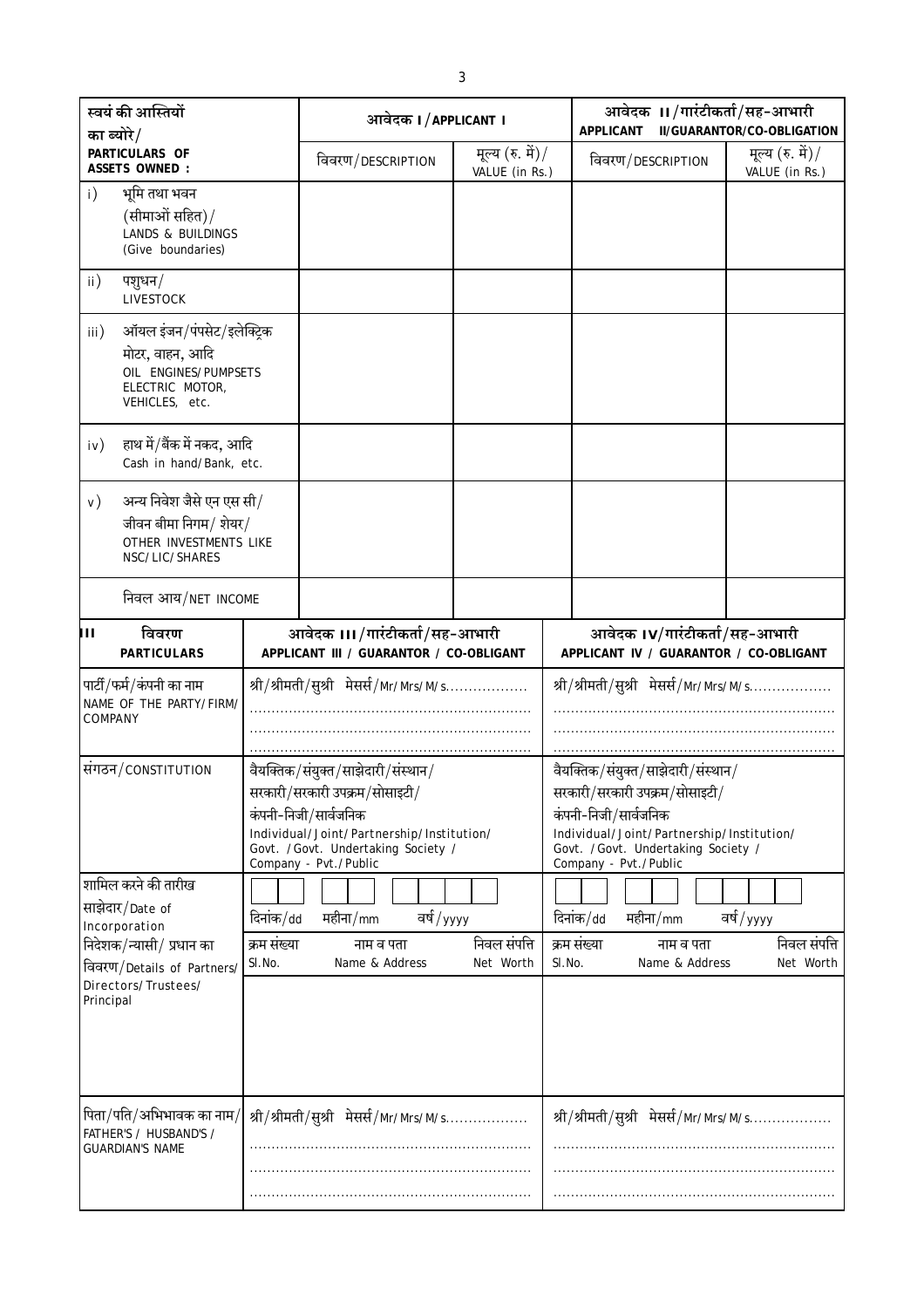| आयु/जन्म तिथि व लिंग<br>AGE/DATE OF BIRTH                            | दिनांक/dd महीना/mm                                             | वर्ष/yyyy                                  | दिनांक/dd महीना/mm                                                           | वर्ष/уууу                                      |
|----------------------------------------------------------------------|----------------------------------------------------------------|--------------------------------------------|------------------------------------------------------------------------------|------------------------------------------------|
| & SEX                                                                | पुरुष/MALE                                                     | महिला/FEMALE                               | पुरुष/MALE                                                                   | महिला/FEMALE                                   |
| वर्ग/CATEGORY                                                        | <u> पि.जा.  </u><br>अ.ज.  <br>अ.ज.जा.<br>SC<br><b>ST</b><br>BC | अन्यपि.जा.<br>अन्य<br>OBC<br>Others        | पि.जा. [<br>अ.जा. <b> </b><br>अ.ज.जा.<br><b>SC</b><br><b>ST</b><br><b>BC</b> | अन्यपि.जा.<br>अन्य<br>OBC<br>Others            |
| अल्प संख्यक समुदाय/<br>Minority Community                            | मुस्लिम<br>इसाई<br>Christian<br>Muslim                         | सिख<br>ज़ोराष्ट्रियन<br>Sikh<br>Zorastrian | इसाई<br>मुस्लिम<br>Christian<br>Muslim                                       | सिख<br>ज़ोराष्ट्रियन<br>Sikh<br>Zorastrian     |
|                                                                      | नियो-बुद्ध [<br>अन्य $\Box$<br>Neo-Buddhist Others             | (स्पष्ट करें)<br>Specify                   | नियो-बुद्ध $\Box$<br>अन्य [<br>Neo-Buddhist Others                           | (स्पष्ट करें)<br>Specify                       |
| किसान का वर्ग/<br>CATEGORY OF FARMER                                 | सीमांत<br>लघु<br><b>MARGINAL</b><br>SMALL                      | बडे<br>LARGE                               | सीमांत<br>लघु<br>MARGINAL<br>SMALL                                           | बडे<br>LARGE                                   |
|                                                                      | कृषि मज़दूर<br>भूमिहीन<br>Landless<br>Agricultural Labourer    | अन्य<br><b>OTHERS</b>                      | कृषि मज़दूर<br>भूमिहीन<br>Landless                                           | अन्य<br>Agricultural Labourer<br><b>OTHERS</b> |
| वैवाहिक स्थिति/<br><b>MARITAL STATUS</b>                             | विवाहित<br><b>MARRIED</b>                                      | अविवाहित<br>UNMARRIED                      | विवाहित<br><b>MARRIED</b>                                                    | अविवाहित<br>UNMARRIED                          |
| आश्रितों की सं./<br>NO. OF DEPENDENTS                                | बच्चे<br>CHILDREN                                              | वयस्क<br><b>ADULTS</b>                     | बच्चे<br>CHILDREN                                                            | वयस्क<br><b>ADULTS</b>                         |
| वोटर आई.डी. कार्ड सं./<br>VOTER ID CARD No.<br>पी ए एन सं. / PAN No. |                                                                |                                            |                                                                              |                                                |
| पासपोर्ट सं./PASSPORT No.                                            |                                                                |                                            |                                                                              |                                                |
| पता/ADDRESS                                                          |                                                                |                                            |                                                                              |                                                |
|                                                                      |                                                                |                                            |                                                                              |                                                |
|                                                                      |                                                                |                                            |                                                                              |                                                |
|                                                                      |                                                                |                                            |                                                                              |                                                |
|                                                                      |                                                                |                                            |                                                                              |                                                |
|                                                                      |                                                                |                                            |                                                                              |                                                |
|                                                                      | फोन सं. :<br>Phone No.                                         | ई-मेल:<br>e-mail                           | फोन सं. :<br>Phone No.                                                       | ई-मेल:<br>e-mail                               |
| आय ब्योरे<br>$\Pi$ .<br><b>INCOME DETAILS</b>                        | सकल आय<br><b>GROSS INCOME</b>                                  | निवल आय<br>NET INCOME                      | सकल आय<br><b>GROSS INCOME</b>                                                | निवल आय<br>NET INCOME                          |
| कृषि<br>Agriculture                                                  |                                                                |                                            |                                                                              |                                                |
| संबद्ध गतिविधियाँ<br><b>Allied Activities</b>                        |                                                                |                                            |                                                                              |                                                |
| अन्य स्रोत<br>Other Sources                                          |                                                                |                                            |                                                                              |                                                |
| कुल<br><b>TOTAL</b>                                                  |                                                                |                                            |                                                                              |                                                |
| वर्तमान से किस बैंक के<br>साथ बैंकिंग व्यवहार                        | बैंक/Bank                                                      | बैंक/Bank                                  | बैंक/Bank                                                                    | बैंक/Bank                                      |
|                                                                      |                                                                |                                            |                                                                              |                                                |
| Presently Banking with                                               | ब.बैं/चालू/SB/Current                                          | ब.बैं/चालू/SB/Current                      | ब.बैं/चालू/SB/Current                                                        | ब.बैं/चालू/SB/Current                          |

 $\overline{4}$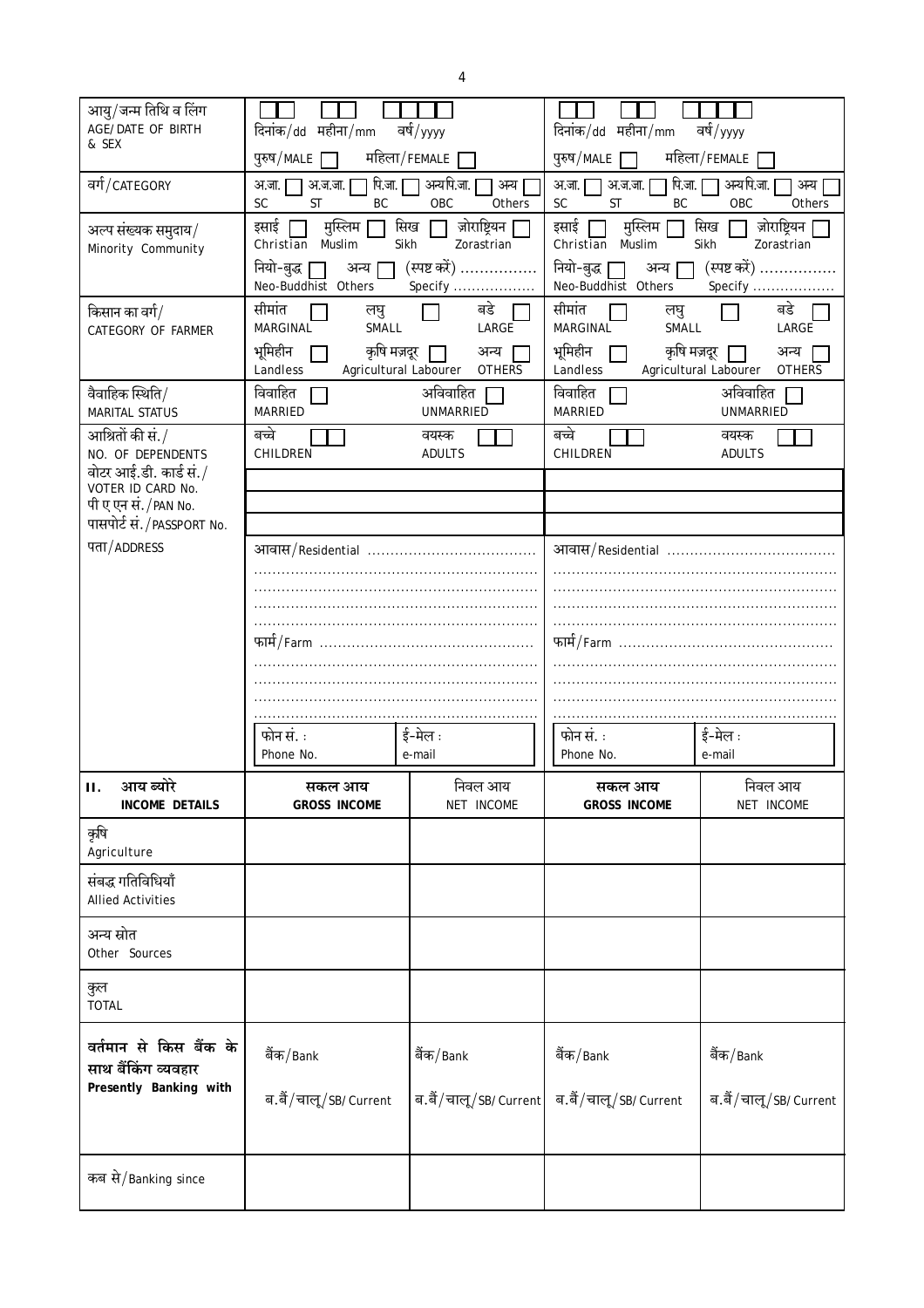| स्वयं की आस्तियों<br>का ब्योरे/                                                                         | आवेदक ।।।/गारंटीकर्ता/सह-आभारी<br>APPLICANT III / GUARANTOR / CO-OBLIGANT |                                    | आवेदक IV/गारंटीकर्ता/सह-आभारी<br>APPLICANT IV / GUARANTOR / CO-OBLIGANT |                                    |
|---------------------------------------------------------------------------------------------------------|---------------------------------------------------------------------------|------------------------------------|-------------------------------------------------------------------------|------------------------------------|
| PARTICULARS OF<br>ASSETS OWNED:                                                                         | विवरण/DESCRIPTION                                                         | मूल्य (रु. में)/<br>VALUE (in Rs.) | विवरण/DESCRIPTION                                                       | मूल्य (रु. में)/<br>VALUE (in Rs.) |
| भूमि तथा भवन (सीमाओं सहित)/<br>i)<br>LANDS & BUILDINGS (Give<br>boundaries)                             |                                                                           |                                    |                                                                         |                                    |
| ii) पशुधन/LIVESTOCK                                                                                     |                                                                           |                                    |                                                                         |                                    |
| iii) ऑयल इंजन/पंपसेट/इलेक्ट्रिक                                                                         |                                                                           |                                    |                                                                         |                                    |
| मोटर, वाहन, आदि/ OIL<br>ENGINES/PUMPSETS ELECTRIC<br>MOTOR, VEHICLES, etc.                              |                                                                           |                                    |                                                                         |                                    |
| iv) हाथ में/बैंक में नकद, आदि<br>Cash in hand/Bank, etc.                                                |                                                                           |                                    |                                                                         |                                    |
| अन्य निवेश जैसे एन एस सी/जीवन<br>$\vee$<br>बीमा निगम/ शेयर/<br>OTHER INVESTMENTS LIKE<br>NSC/LIC/SHARES |                                                                           |                                    |                                                                         |                                    |
| निवल आय/NET INCOME                                                                                      |                                                                           |                                    |                                                                         |                                    |

।।।. a) क्या हमारे बैंक/अन्य किसी बैंक के अध्यक्ष/निदेशकों. हमारे बैंक के किसी कर्मचारियों से संबंधित हैं Whether related to the Chairman/Directors of our Bank/any other Bank, any employees of our Bank : यदि हां, संबंध का ब्योरा/IF YES, DETAILS OF RELATIONSHIP :

b) उधारकर्त्ता संगठन में, हमारे बैंक (अध्यक्ष/प्रबंध निदेशक सहित)/अन्य बैंकों/वित्तीय संस्थाओं/अनुसुचित सहकारी बैंकों के निदेशकों व उनके रिश्तेदारों तथा बैंक या अन्य बैंकों द्वारा स्थापित अनुषंगियों/म्यूचुअल फंडों के न्यासियों/उद्यम पूंजी कोष के निदेशकों के ब्याज विवरण, यदि कोई।

Details of interest, if any, of the directors (including Chairman/Managing Director) of our Bank/other banks/Fls/<br>Scheduled Co-operative banks and their relatives, Directors of Subsidiaries/Trustees of Mutual Funds/Venture

c) क्या आपके किसी सगे संबंधी ने हमारे बैंक से ऋण सुविधा ली है -हाँ / नहीं Also, Whether any of your close relative/s have availed any other loan facility from our Bank : Yes/No  $\overline{a}$  and  $\overline{a}$  and  $\overline{a}$  and  $\overline{a}$  and  $\overline{a}$  and  $\overline{a}$  and  $\overline{a}$  and  $\overline{a}$  and  $\overline{a}$  and  $\overline{a}$ 

|                             | $\mathbf{u}$ , $\mathbf{v}$ , $\mathbf{u}$ , $\mathbf{u}$ , $\mathbf{u}$ , $\mathbf{v}$ , $\mathbf{v}$ , $\mathbf{v}$ , $\mathbf{u}$ , $\mathbf{v}$ , $\mathbf{u}$ , $\mathbf{v}$ , $\mathbf{u}$ , $\mathbf{v}$ , $\mathbf{u}$ , $\mathbf{v}$ , $\mathbf{v}$ , $\mathbf{v}$ , $\mathbf{v}$ , $\mathbf{v}$ , |                   |                   |                        |
|-----------------------------|-------------------------------------------------------------------------------------------------------------------------------------------------------------------------------------------------------------------------------------------------------------------------------------------------------------|-------------------|-------------------|------------------------|
| सगे संबंधी का नाम           | आवेदक से संबंध                                                                                                                                                                                                                                                                                              | सीमा की प्रवृत्ति | ऋण सीमा प्रमात्रा | ऋण प्राप्ति शाखा       |
| Name of the close relatives | Relationship with applicants                                                                                                                                                                                                                                                                                | Nature of limit 1 | Limit quantum     | Branch from where loar |
|                             |                                                                                                                                                                                                                                                                                                             |                   |                   |                        |
|                             |                                                                                                                                                                                                                                                                                                             |                   |                   |                        |

| सगे संबंधी/Close relatives |                                     | (a) पिता/Father □ (b) माता/Mother □ | (c) पति/पत्नी/Spouse <b>⊓</b> | (d) भाई/Brother <b>⊓</b> |
|----------------------------|-------------------------------------|-------------------------------------|-------------------------------|--------------------------|
|                            | (e) बहन/Sister $\Box$ (f) पुत्र/Son | $\Box$                              | (g) पुत्री/Daughter □         |                          |

IV.a) सह-आभारी/गारंटीकर्ता के रूप में वर्तमान ऋण सुविधाएं और अप्रत्यक्ष देयताएं, यदि कोई हो (राशि रुपयों में/Amount in Rupees) EXISTING LOAN FACILITIES AND INDIRECT LIABILITIES AS CO-OBLIGANT/GUARANTOR, if any

अप्रत्यक्ष/ बैंक/वित्तीय लाभ उठाने ऋण अतिदेय, यदि कोई हो उद्देश्य सीमा देयताएं की तिथि प्रत्यक्ष संस्थान खाता सं. Limit Liabilities Overdues, if any Purpose Direct/ Bank/Financial Loan Date of Indirect Institutuions A/c No. Availment आवेदक - I/Applicant - I आवेदक - 11/गारंटीकर्ता/ सह-आभारी/Applicant - II/ Guarantor/Co-obligant आवेदक - ।।।/गारंटीकर्ता/ सह-आभारी/Applicant - III/ Guarantor/Co-obligant आवेदक - IV/गारंटीकर्ता/ सह-आभारी/Applicant - IV/ Guarantor/Co-obligant

loan availed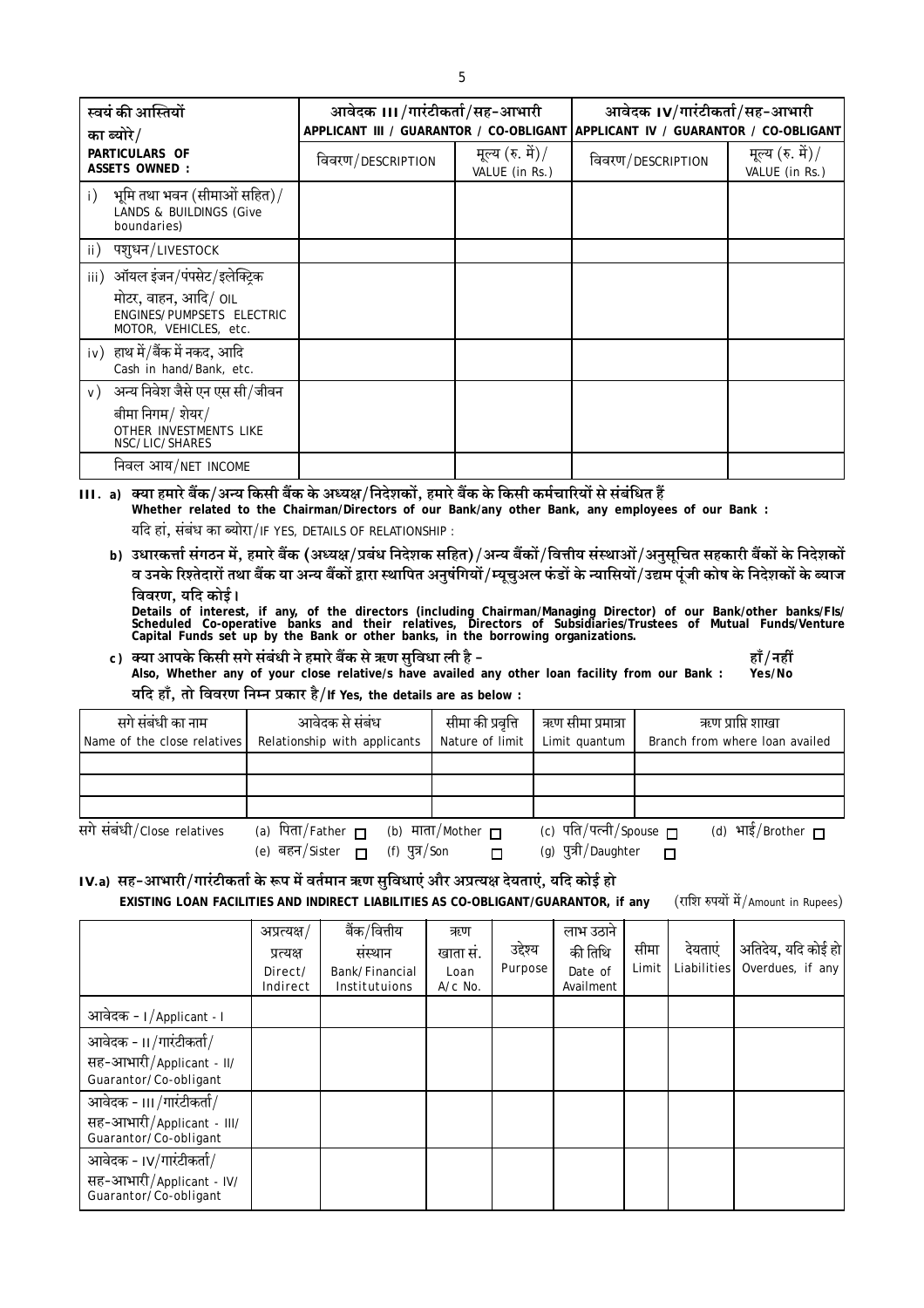b) उधारकर्त्ताओं या उनके साझेदारों/निदेशकों इत्यादि के विरुद्ध बैंकों सहित अन्य वित्त पोषकों द्वारा आरंभ किए गए न्यायालय प्रकरणों की सूचनाएं, यदि कोई।

Information relating to Court cases, if any, initiated by another financier including banks against the borrowers or their partners/directors etc.

जोत भूमि के विवरण/PARTICULARS OF LAND HOLDINGS :  $V.$ 

| गाँव<br>VILLAGE | सर्वेक्षण सं.<br>Survey No. | कुल एकड<br>TOTAL<br>ACREAGE | उनमें से<br>सिंचित<br>WHICH<br>0F<br><b>IRRIGATED</b> | सिंचाई का स्रोत<br>SOURCE OF<br><b>IRRIGATION</b> | ऋण भार,<br>यदि कोई हो<br>ENCUMBRANCE,<br>if any | स्वय का/<br>पट्टे पर<br>OWNED/<br>LEASED | पट्टा अवधि*<br>LEASE<br>PERIOD* | मूल्य (रु. में)<br><b>VALUE</b><br>(in Rs.) |
|-----------------|-----------------------------|-----------------------------|-------------------------------------------------------|---------------------------------------------------|-------------------------------------------------|------------------------------------------|---------------------------------|---------------------------------------------|
|                 |                             |                             |                                                       |                                                   |                                                 |                                          |                                 |                                             |

| हमारी शाखा से फॉर्म की दूरी (कि.मी.में) | खत   | आवास । | ँ* पट्टा विलेख की प्रति प्रस्तुत करें |
|-----------------------------------------|------|--------|---------------------------------------|
| DISTANCE OF FARM FROM OUR BRANCH (KM)   | FARM | HOUSE  | * FURNISH COPY OF LEASE DEED          |
|                                         |      |        |                                       |

हां [

**YES** 

 $\perp$ 

नहीं

**NO** 

अ) क्या अब तक भूमि राजस्व व अन्य कर का अद्यतन भुगतान किया गया है

WHETHER LAND REVENUE & OTHER TAXES HAVE BEEN PAID UPTO DATE :  $a)$ 

आ)

b)

उपलब्ध/प्रस्तावित आधारभूत संरचना/Infrastructure available/proposed : VI.

|    | आधारभूत संरचना<br>Infrastructure | विद्यमान (विवरण दें - आकार, क्षेत्र,<br>संख्या, एच पी, आदि)<br>Existing (Give details - size, area,<br>number, HP etc.) | प्रस्तावित<br>Proposed |
|----|----------------------------------|-------------------------------------------------------------------------------------------------------------------------|------------------------|
| 1. | पशु के लिए शेड आवास              |                                                                                                                         |                        |
|    | Shed/housing for animals         |                                                                                                                         |                        |
| 2. | मशीनरी आदि के लिए शेड/भवन        |                                                                                                                         |                        |
|    | Shed/building for machinery etc. |                                                                                                                         |                        |
| 3. | विद्युत व ईंधन                   |                                                                                                                         |                        |
|    | Power and fuel                   |                                                                                                                         |                        |
| 4. | पानी                             |                                                                                                                         |                        |
|    | Water                            |                                                                                                                         |                        |
| 5. | भोजन/चारा                        |                                                                                                                         |                        |
|    | Feed/fodder                      |                                                                                                                         |                        |
| 6. | प्रोसेसिंग सुविधा                |                                                                                                                         |                        |
|    | Processing facilities            |                                                                                                                         |                        |
| 7. | अन्य                             |                                                                                                                         |                        |
|    | Others                           |                                                                                                                         |                        |

VII. उत्पाद के विपणन हेतु उपलब्ध सुविधाएं/Facilities available for marketing of Produce :

|    | प्रकार/Type                                                | उपलब्धता (पूर्ण विवरण दें)/Availability (Give full details) |
|----|------------------------------------------------------------|-------------------------------------------------------------|
| 1. | तालमेल व्यवस्था<br>Tie-up Arrangement                      |                                                             |
| 2. | उत्पाद हेतु मांग<br>Demand for the Produce                 |                                                             |
| 3. | विपणन हेतु अन्य सुविधाएं<br>Other facilities for marketing |                                                             |
|    | अन्य/Others                                                |                                                             |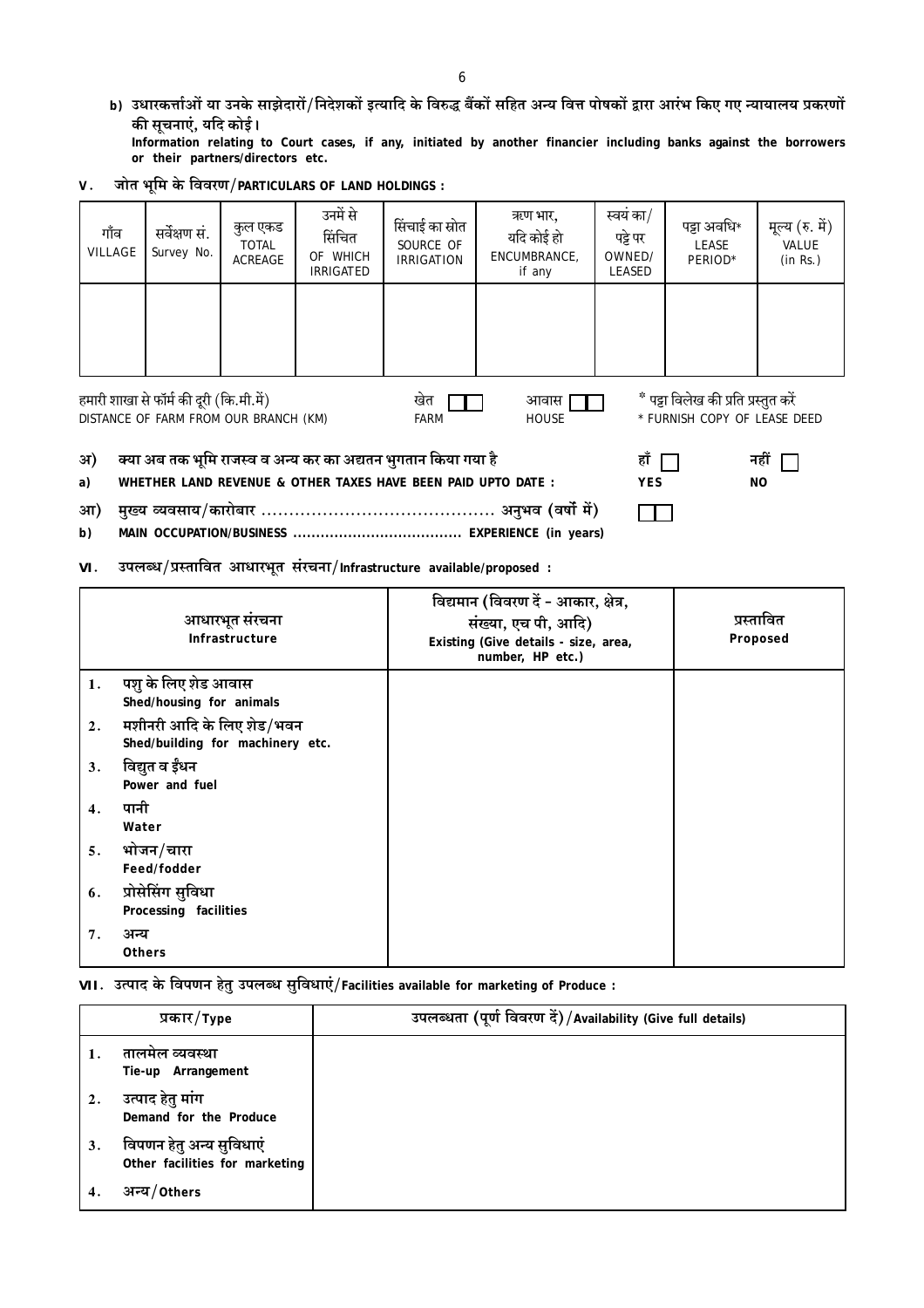## VIII. वित्तीय आवश्यकताओं के ब्योरे/DETAILS OF FINANCIAL REQUIREMENTS

#### : कार्यशील पूंजी/किसान क्रेडिट कार्ड/किसान सुविधा - /किसान ओवरड़ाफ्ट/अन्य कार्यशील पूंजी अ) WORKING CAPITAL/KISAN CREDIT CARD/KISAN SUVIDHA/KISAN OD/OTHER WORKING CAPITAL : फसल कृषि/Crop Cultivation

| मौसम<br>SEASON | फसल<br>CROP | बुवाई/कटाई<br>का महीना<br>Month of Sowing/<br>harvesting | फसल उगाने का क्षेत्र (एकड़)<br>AREA OF CULTIVATION<br>(Acres.) |              | वित्त की मात्रा<br>SCALE OF FINANCE | ऋण राशि<br><b>LOAN AMOUNT</b> |
|----------------|-------------|----------------------------------------------------------|----------------------------------------------------------------|--------------|-------------------------------------|-------------------------------|
|                |             |                                                          | सर्वेक्षण सं./Sy. No.                                          | क्षेत्र/Area |                                     |                               |
|                |             |                                                          |                                                                |              |                                     |                               |

| गतिविधि जिसके लिए कार्यशील पूंजी की<br>आवश्यकता है<br>ACTIVITY FOR WHICH WORKING CAPITAL                                                      |              |                        | मार्जिन<br><b>MARGIN</b> | निवेदित ऋण            |
|-----------------------------------------------------------------------------------------------------------------------------------------------|--------------|------------------------|--------------------------|-----------------------|
| REOD.<br>(किसान क्रेडिट कार्ड/किसान सुविधा-कार्यशील पूंजी/<br>किसान ओडी)<br>(KISAN CREDIT CARD/KISAN SUVIDHA -<br>WORKING CAPITAL / KISAN OD) | लागत<br>COST | % प्रतिशत<br>% Percent | राशि<br>Amount (Rs.)     | <b>LOAN REQUESTED</b> |
| फसल कृषि क्रियाकलाप<br>CROP CULTIVATION ACTIVITIES                                                                                            |              |                        |                          |                       |
| संबद्ध गतिविधियों और फार्म मशीनरी रख-रखाव के लिए<br>कार्यशील पूंजी<br>WORKING CAPITAL FOR ALLIED ACTIVITIES AND<br>FARM MACHINERY MAINTENANCE |              |                        |                          |                       |
| मरम्मत और प्रतिस्थापन (केवल किसान ओवरड़ाफ्ट हेतु)<br>(विवरण दें)<br>REPAIRS AND REPLACEMENTS (For Kisan OD<br>only) (Give details)            |              |                        |                          |                       |
| गैर-फार्म क्षेत्र के लिए कार्यशील पूंजी<br>WORKING CAPITAL FOR NON-FARM SECTOR                                                                |              |                        |                          |                       |
| उपभोक्ता आवश्यकता<br>CONSUMPTION NEED                                                                                                         |              |                        |                          |                       |
| कुल/TOTAL                                                                                                                                     |              | **कुल/TOTAL**          |                          |                       |

निवेश ऋण/आवश्यकताएँ जैसे पशुधन की खरीद, उपकरण, फार्म, मशीनरी..... : ख)

INVESTMENT LOAN REQUIREMENTS like purchase of livestock, implements, farm machiners...... B)

| खरीदे जानेवाली आस्तियों<br>का प्रकार राशि<br>TYPE OF THE ASSETS TO<br><b>BE PURCHASED</b> | नस्ल बनावट/<br>एच पी<br>BREED/MAKE/<br>HP | इकाइयों की<br>संख्या<br><b>NUMBER OF</b><br><b>UNITS</b> | आस्ति की<br>आयु<br>AGE OF<br><b>THE</b><br><b>ASSET</b> | उत्पादन<br>वर्ष<br>YEAR OF<br><b>MANUFA-</b><br>CTURING | लागत<br>COST | आर्थिक<br>सहायता,<br>्यदि कोई हो $\ $<br>SUBSIDY,<br>if any | मार्जिन<br><b>MARGIN</b> | आवश्यक<br>ऋण<br>(रु./Rs.)<br>LOAN<br><b>AMOUNT</b><br>REQUIRED |
|-------------------------------------------------------------------------------------------|-------------------------------------------|----------------------------------------------------------|---------------------------------------------------------|---------------------------------------------------------|--------------|-------------------------------------------------------------|--------------------------|----------------------------------------------------------------|
| कुल/TOTAL                                                                                 |                                           |                                                          |                                                         |                                                         |              |                                                             |                          |                                                                |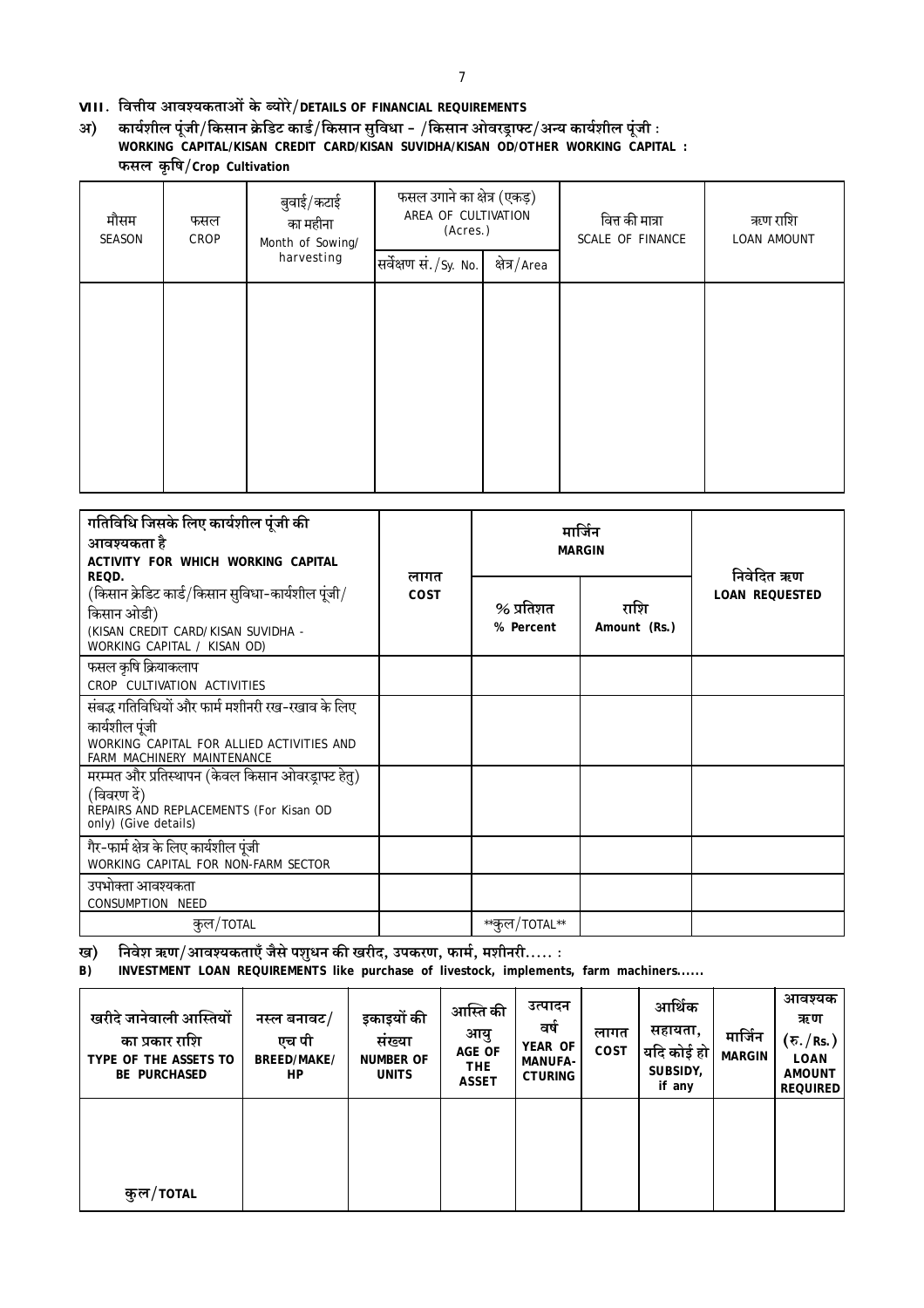#### 8

#### विकास ऋण आवश्यकताएँ जैसे भूमि विकास, बागवानी, बागान……. ग)

DEVELOPMENT LOAN REQUIREMENTS like land development, horticulture, plantation......  $\overline{c}$ )

| प्रस्तावित विकास<br>कार्य की प्रकृति<br>Nature of development<br>work<br>proposed | प्रति वर्ग फीट एकड़/<br>आर एफ टी लागत<br>Cost per sq.ft/<br>acre/RFT/ | कुल क्षेत्र/<br>लंबाई<br>Total area/<br>length | कुल<br>लागत<br>Total<br>Cost | आर्थिक<br>सहायता<br>Subsidy | मार्जिन<br>Margin | आवश्यक ऋण<br>राशि<br>Loan Amount<br>Required |
|-----------------------------------------------------------------------------------|-----------------------------------------------------------------------|------------------------------------------------|------------------------------|-----------------------------|-------------------|----------------------------------------------|
|                                                                                   |                                                                       |                                                |                              |                             |                   |                                              |

| IX.      | प्रस्तावित प्रतिभूति (आस्तियों का ब्यौरा स्पष्ट करें) : SECURITIES OFFERED : (specify details of assets)                                |                    |
|----------|-----------------------------------------------------------------------------------------------------------------------------------------|--------------------|
| क)<br>a) | …………. एकड़ में उगाई गई/उगाई जानेवाली फसलों का दृष्टिबंधन<br>HYPOTHECATION OF CROPS CULTIVATED/TO BE CULTIVATED IN THE MORES             | मूल्य पर/Valued at |
| ख)<br>b) | वर्तमान आस्तियों का दृष्टिबंधन<br>HYPOTHECATION OF EXISTING ASSETS                                                                      |                    |
| ग)<br>C) | बैंक वित्त से खरीदी जाने वाली प्रस्तावित आस्तियों का दृष्टिबंधन<br>HYPOTHECATION OF PROPOSED ASSETS TO BE PURCHASED OUT OF BANK FINANCE |                    |
| घ)<br>d) | …………… निवल संपत्ति के साथ गारंटीकर्ता/सह-आभारी<br>GUARANTOR/CO-OBLIGATION OF WITH NET WORTH OF                                          |                    |

#### भूमिगत/संपत्ति/भवनों का बंधक/प्रभार ङ)

MORTGAGE/CHARGE OF LANDED PROPERTY/BUILDINGS  $e)$ 

| गाँव      | सर्वेक्षण सं. | एकड़    | तालुक        | जिल             | भार, यदि कोई हो     | मूल्य (रु.) |
|-----------|---------------|---------|--------------|-----------------|---------------------|-------------|
| VILLAGE   | SURVEY NO.    | ACREAGE | <b>TALUK</b> | <b>DISTRICT</b> | ENCUMBRANCE, if any | VALUE (Rs.) |
|           |               |         |              |                 |                     |             |
|           |               |         |              |                 |                     |             |
|           |               |         |              |                 |                     |             |
|           |               |         |              |                 |                     |             |
| कुल/TOTAL |               |         |              |                 |                     |             |

च/f) अन्य (विवरण दें)/Others - (Give Details)

#### पुनर्भुगतान/REPAYMENT Χ.

## मैं/हम बैंक की शर्तो के अनुसार ऋण को अदा करने का वचन देता/देते हूँ/हैं :<br>I/WE UNDERTAKE TO REPAY THE LOAN AS PER THE TERMS OF THE BANK :

| महीनों के अंदर पुनर्भुगतान<br>REPAYMENT WITHIN months                      | माह किस्त :<br>Installments at: | तिमाहीः<br>मासिकः<br>MONTHLY / QUARTERLY / HALF-YEARLY / YEARLY             | छमाही :         | वार्षिक : | अंतराल :<br><b>INTERVAL</b> |
|----------------------------------------------------------------------------|---------------------------------|-----------------------------------------------------------------------------|-----------------|-----------|-----------------------------|
| पुनर्भुगतान अवकाश अवधि : मूल<br>REPAYMENT HOLIDAY PERIOD : PRINCIPAL       | महीने<br>months                 | ब्याज<br><b>INTEREST</b>                                                    | महीने<br>months |           |                             |
| पुनर्भुगतान : प्रथम किस्त प्रारंभ<br>REPAYMENT : 1ST INST. COMMENCING FROM | दिन/dd महीना/mm वर्ष/yy         | उपचित ब्याज प्रारंभ<br>ACCRUED INT. COMMENCING FROM दिन/dd महीना/mm वर्ष/yy |                 |           |                             |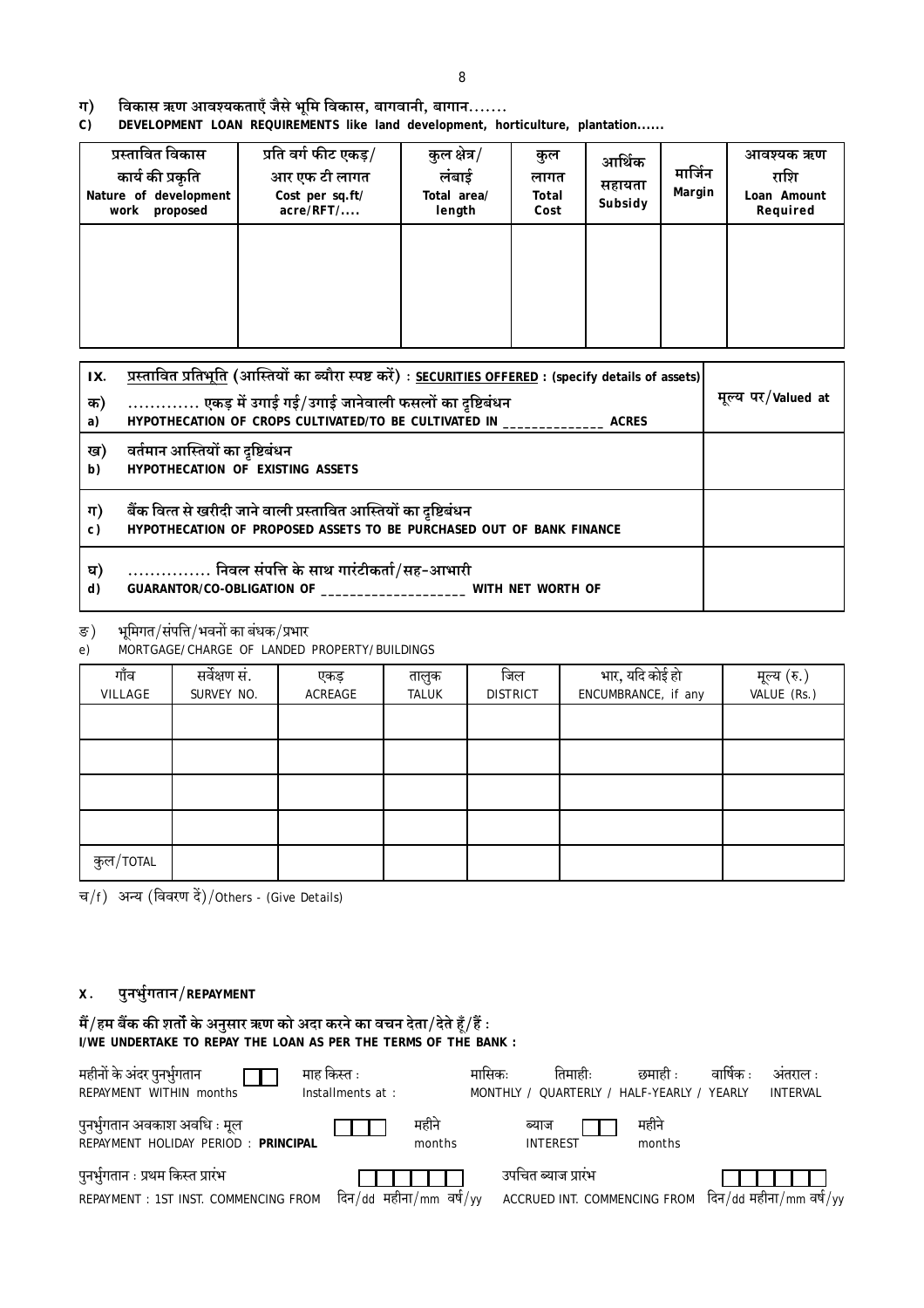घोषणा/DECLARATION:

- मैं/हम एतदृद्वारा घोषणा करता हँ/करते हैं कि उपर्युक्त विवरण मेरे/हमारे ज्ञान और विश्वास के अनुसार सत्य और सही है। क)
- I/WE HEREBY DECLARE THAT THE PARTICULARS GIVEN ABOVE ARE TRUE AND CORRECT TO THE BEST OF MY/OUR KNOWLEDGE A) AND RELIFE
- मैं/हम प्रस्तावित ऋण के संबंध में बैंक की शर्तो का पालन करूंगा/करते हैं और समय-समय पर आवश्यक सभी विवरणों को आपको प्रस्तत करूंगा/करेंगे। ख)
- I/WE SHALL ABIDE BY THE THE TERMS AND CONDITIONS OF THE BANK IN RESPECT OF THE PROPOSED LOAN AND TO FURNISH B) YOU WITH ALL THE PARTICULARS REQUIRED FROM TIME TO TIME.
- $\Pi$ ) मैं/हम एतदद्वारा बैंक द्वारा आवश्यक या वांछनीय समझे गए अन्य किसी वित्तीय संस्थान/सरकार/किसी एजेंसी/सियों को बैंक के साथ मेरे/हमारे ऋण खाते से संबंधित सभी या किसी ब्योरे या सूचना के ब्योरे को प्रकट करने का प्राधिकार देता हँ/देते हैं।
- I/WE HEREBY AUTHORISE THE BANK TO DISCLOSE ALL OR ANY PARTICULARS OR DETAILS OF INFORMATION RELATING TO MY/  $C)$ OUR LOAN ACCOUNT WITH THE BANK TO ANY OTHER FINANCIAL INSTITUTION/GOVT./ANY AGENCY/IES AS MAY BE<br>CONSIDERED NECESSARY OR DESIRABLE BY THE BANK.
- घ) मैं/हम एतदद्वारा घोषणा करता हँ/हैं कि प्रस्तुत किए गए ब्योरों को छोडकर आवेदन की तिथि पर किसी अन्य एजेंसी से मैंने/हमने कोई उधार नहीं लिया है।
- I/WE HEREBY DECLARE THAT I/WE HAVE NO BORROWINGS FROM ANY OTHER AGENCY AS ON DATE OF THE APPLICATION OTHER  $D)$ THAN THE DETAILS FURNISHED.
- मैं/हम बैंक द्वारा दिए गए ऋण/अग्रिम के पूर्व शर्त अनुसार एतदृद्वारा सहमत हँ/हैं कि यदि उधारकर्ताओं/अग्रिम की अदायगी में या इसके ब्याज की ङ) अदायगी में और नियत तिथियों पर ऋण के किसी सहमत किस्त में चक करता है. तो बैंक या भा.रि.बैं. को इस प्रकार से और ऐसे माध्यम से जो बैंक या भा.रि.बैं. अपने विवेकाधिकार में जैसा भी ठीक समझे चककर्ता के रूप में इनके नाम और इनके निदेशक/साझेदार/मालिकों को प्रकट या प्रकाशित करने का असीमित अधिकार है।
- I/WE HEREBY AGREE AS A PRECONDITION OF THE LOAN/ADVANCES GIVEN TO IT BY THE BANK THAT IN CASE THE BORROWER/S  $F)$ COMMIT/S DEFAULT IN THE REPAYMENT OF THE LOAN/ADVANCES OR IN THE REPAYMENT OF INTEREST THEREON AND ANY OF THE AGREED INSTALLMENT OF THE LOAN ON DUE DATE/S, THE BANK OR RBI WILL HAVE AN UNQUALIFIED RIGHT TO DISCLOSE OR PUBLISH ITS NAME/S AND ITS DIRECTORS/PARTNERS/PROPERITORS AS DEFAULTER IN SUCH MANNER AND THROUGH SUCH MEDIUM AS THE BANK OR RBI IN THEIR ABSOLUTE DISCRETION MAY THINK FIT.
- मैं/हम वचन देता हँ/देते हैं कि ऋण का उपयोग उस उद्धेश्य के लिए करूंगा/करेंगे। जिस उद्धेश्य के लिए यह प्रदान किया गया है। च)
- I/WE UNDERTAKE TO UTILISE THE LOAN AMOUNT FOR THE PURPOSE FOR WHICH IT IS GRANTED.  $F$ )
- मैं/हम प्रदान किए जाने वाले ऋण की पूर्ण अदायगी तक बैंक की सहायता से अपनाए गए/खरीद गए उपकरणों, अन्य संपत्तियों का निरीक्षण करने के लिए छ ) बैंक के किसी स्टॉफ सदस्य को और उनके द्वारा वांछित उपकरण संपत्तियों के सभी ब्योरे और सूचना भी ऐसे स्टॉफ को प्रस्तुत करने की अनुमति देता हूँ/देते हैं।
- $G)$ I/WE PERMIT ANY STAFF MEMBER OF THE BANK TO INSPECT EQUIPMENTS. OTHER PROPERTIES OWNED/PURCHASED OUT OF BANK'S ASSISTANCE UNTILL FULL REPAYMENT OF THE LOAN THAT MAY BE GRANTED AND ALSO TO FURNISH TO SUCH STAFF ALL THE PARTICULARS AND INFORMATION ABOUT THE EQUIPMENT/PROPERTIES DESIRED BY THEM.
- बैंक के लिए यह ठीक होगा कि बैंक से किसी ऋण सुविधाओं को प्राप्त करने से मुझे/हमें अयोग्य ठहराया जाएगा यदि यह साबित होता है कि मेरे/हमारे द्वारा  $\overline{3}$ ) लिए गए उपर्युक्त बाहरी उधारों की घोषणा में तत्थों का गलत बयान किया गया है। इसके अलावा, इस कार्रवाई से किसी हानि के मामले में कानूनी कार्रवाई करने हेतु बैंक को अधिकार है।
- IT WILL BE IN ORDER FOR THE BANK TO DISQUALIFY ME/US FROM RECEIVING ANY CREDIT FACILITIES FROM THE BANK IN CASE  $H)$ IT IS PROVED THAT DECLARATION OF MY/OUR OUTSIDE BORROWINGS MADE ABOVE CONTAINS MISREPRESENTATION OF FACTS. THIS IS APART FROM THE RIGHT OF THE BANK TO TAKE LEGAL ACTION IN CASE OF ANY LOSS TO IT BY SUCH ACT.
- मैं/हम वचन देता हँ/देते हैं कि बैंक की अनुमति के बिना अन्य किसी एजेंसी से उधार नहीं लूगा/लेंगे। झ)
- L/WE UNDERTAKE NOT TO BORROW FROM ANY OTHER AGENCY WITHOUT THE PERMISSION OF THE BANK  $\overline{1}$

स्थान/PLACE:

दिनांक/DATE:

आवेदक। के हस्ताक्षर/SIGNATURE OF THE APPLICANT I

आवेदक ।।/सह-आभारी/गारंटीकर्ता के हस्ताक्षर/SIGNATURE OF APPLICANT II/CO-OBLIGATION/GUARANTOR

आवेदक III/सह-आभारी/गारंटीकर्ता के हस्ताक्षर/SIGNATURE OF APPLICANT III/CO-OBLIGATION/GUARANTOR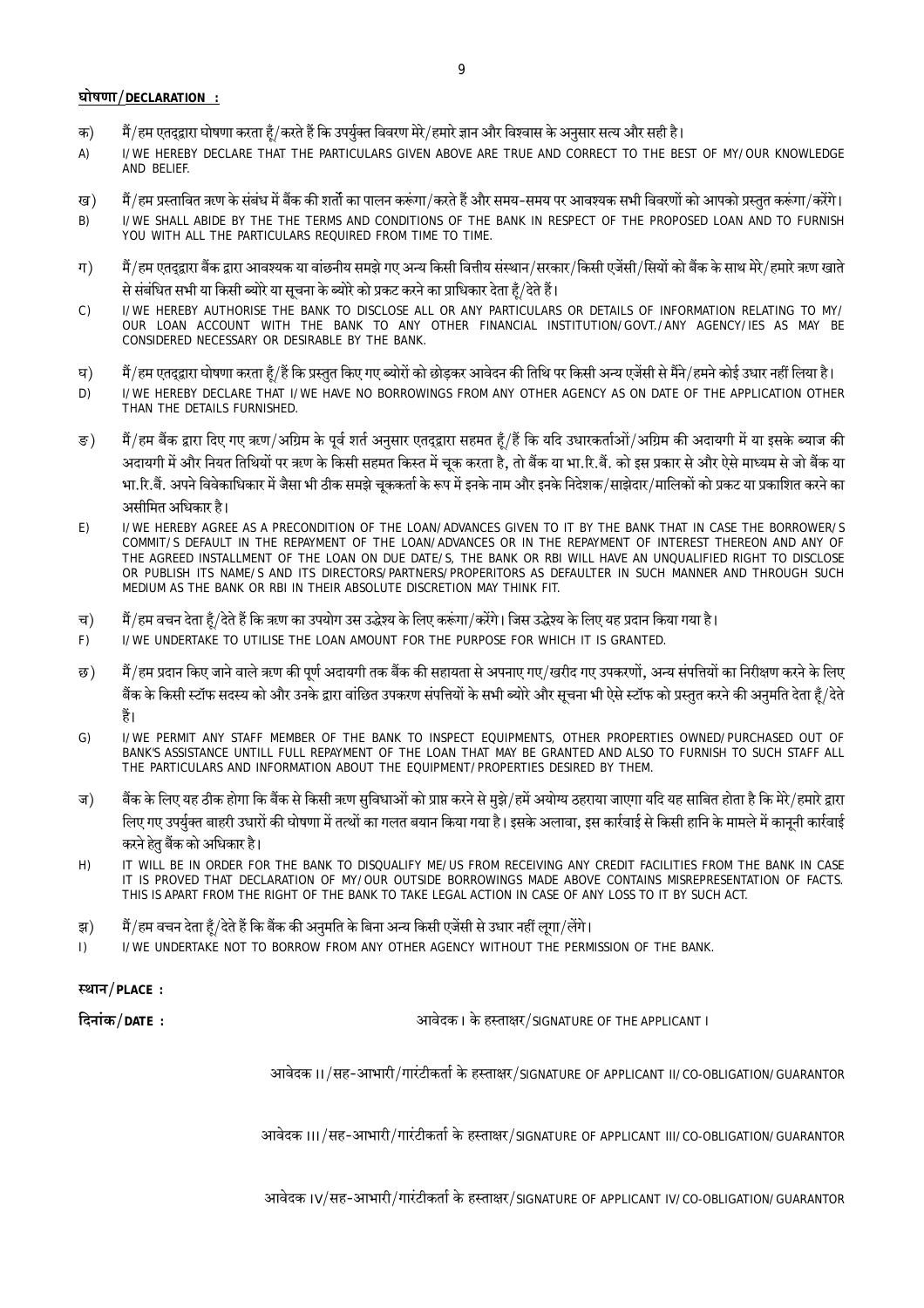## केवल बैंक के उपयोगार्थ/FOR BANK'S USE ONLY मुल्यांकन/मंजूरी रिपोर्ट/APPRAISAL/SANCTION REPORT:

केनरा बैंक/CANARA BANK

| । प्रस्ताव संख्या ।     | साख फाइल संख्या | ऋण खाता संख्या | ब बैं खाता सख्या |
|-------------------------|-----------------|----------------|------------------|
| <b>I</b> Proposal No. I | Credit File No. | Loan A/c No.   | SB A/c No.       |
|                         |                 |                |                  |

- $1.$
- $2.$
- परियोजना की कुल लागत रु......................... मार्जिन रु...............................(मार्जिन .............%)  $3.$
- ऋण राशि रु..................... ब्याज दर ............... % प्र.व.  $4.$ कार्यशील पूंजी सीमा हेतु सिफारिश : के सी सी/किसान सुविधा/किसान ओ डी/अन्य कार्यशील पूंजी सीमाएं।
- 5. RECOMMENDATION FOR WORKING CAPITAL LIMITS : KCC/KISAN SUVIDHA/KISAN OD/OTHER WORKING CAPITAL LIMITS :

| मौसम<br>SEASON | फसल<br>CROP | खेती किया गया क्षेत्र<br>CULTIVATED AREA |              | बुवाई का<br>महीना<br>Month of | कटाई का<br>महीना<br>Month of | वित्त की<br>मात्रा<br>Scale of | फसल लागत<br>CROP VALUE | सस्तुत/<br>मंजूर ऋण<br>LIMIT<br>RECOMMENDED/ |
|----------------|-------------|------------------------------------------|--------------|-------------------------------|------------------------------|--------------------------------|------------------------|----------------------------------------------|
|                |             | सर्वेक्षण सं./Sy. No.                    | क्षेत्र/Area | Sowing                        | harvesting                   | finance                        |                        | SANCTIONED                                   |
|                |             |                                          |              |                               |                              |                                |                        |                                              |
|                |             |                                          |              |                               |                              |                                |                        |                                              |
|                |             |                                          |              |                               |                              |                                |                        |                                              |
|                |             |                                          |              |                               |                              |                                |                        |                                              |

| 5.1      | गतिविधि जिसके लिए कार्यशील पूंजी संस्तुत/मंजूर है<br>ACTIVITY FOR WHICH WORKING CAPITAL LIMIT<br>RECOMMENDED/SANCTIONED                                                                   | लागत<br>COST | $%$ मार्जिन<br>% MARGIN | मार्जिन<br><b>MARGIN</b><br>(RS.) | ऋण संस्तुत/मंजूर<br>LIMIT RECOMMENDED/<br><b>SANCTIONED</b> |
|----------|-------------------------------------------------------------------------------------------------------------------------------------------------------------------------------------------|--------------|-------------------------|-----------------------------------|-------------------------------------------------------------|
| क)<br>a) | फसल उत्पादन गतिविधि<br>CROP CULTIVATION ACTIVITIES                                                                                                                                        |              |                         |                                   |                                                             |
| ख)<br>b) | संबद्ध गतिविधि के लिए कार्यशील पूंजी<br>WORKING CAPITAL FOR ALLIED ACTIVITIES                                                                                                             |              |                         |                                   |                                                             |
| ग)<br>C) | फार्म मशीनरी रखरखाव हेतु कार्यशील पूंजी<br>WORKING CAPITAL FOR FARM MACHINERY MAINTENANCE                                                                                                 |              |                         |                                   |                                                             |
| घ)<br>d) | मरम्मत और प्रतिस्थापन (केवल किसान ओवरड़ाफ्ट) (विवरण दें)<br>REPAIR AND REPLACEMENTS (Kisan OD only) (give details)                                                                        |              |                         |                                   |                                                             |
| ङ)<br>e) | उपभोग आवश्यकता<br>CONSUMPTION NEED                                                                                                                                                        |              |                         |                                   |                                                             |
| च)<br>f) | गैर-फार्म क्षेत्र के लिए कार्यशील पूंजी<br>WORKING CAPITAL FOR NON-FARM SECTOR                                                                                                            |              |                         |                                   |                                                             |
|          | अन्य कार्यशील पूंजी आवश्यकताएं (विवरण दें)<br>(केसीसीएस/किसान सुविधा/किसान ओडी के लिए नहीं)<br>OTHER WORKING CAPITAL REQUIREMENTS (Give details)<br>(NOT for KCCS/KISAN SUVIDHA/KISAN OD) |              |                         |                                   |                                                             |

सेवा में,/To, क्षेका/अंका/RO/CO ........................... मंजूरी के लिए/For sanction समीक्षा के लिए/For Review

Amount sanctioned/recommended Rs..................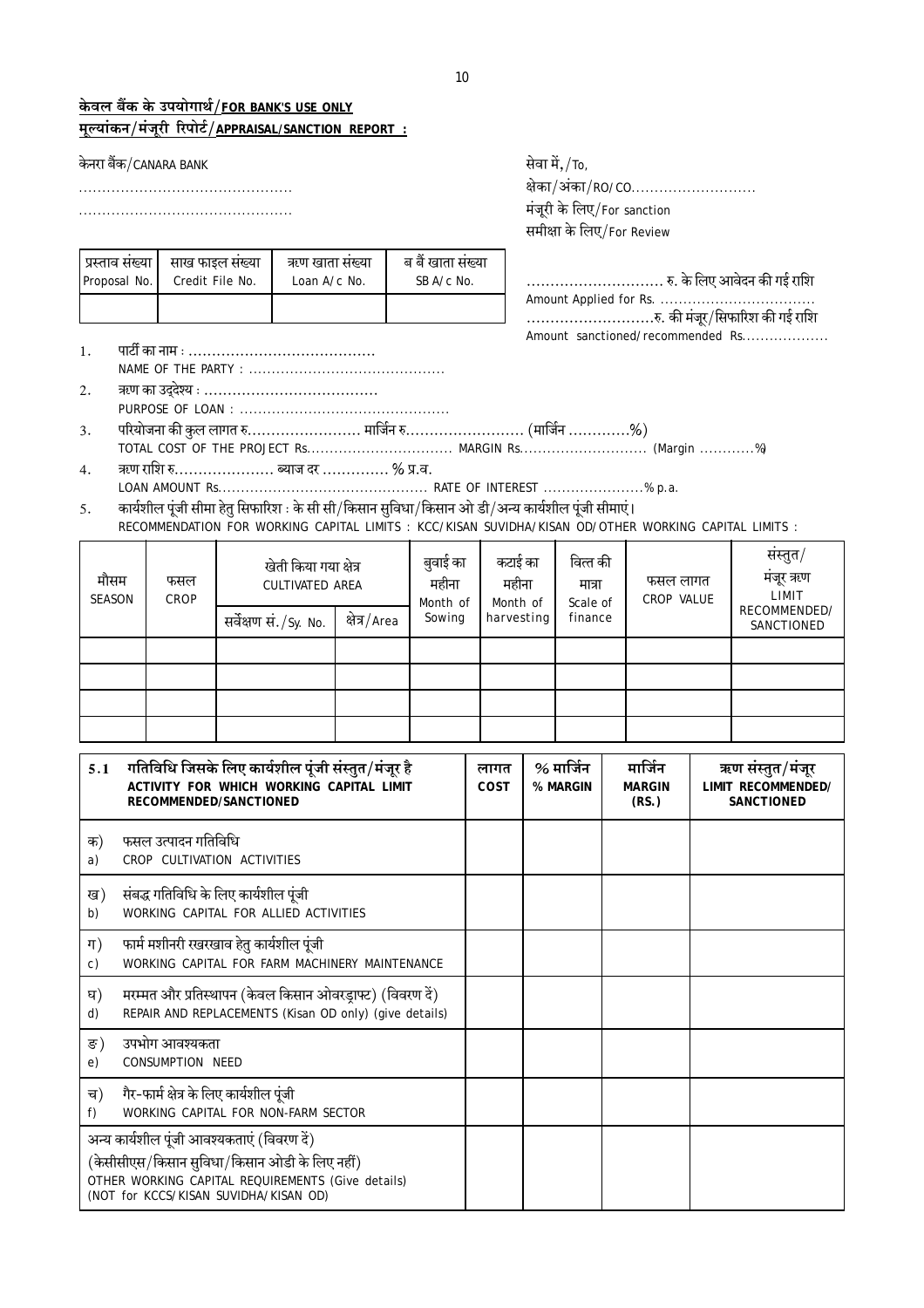|  |  |  |  |  |  | 5.2 किसान ओ डी - मूल्यांकन की सीमा/Kisan OD - Assessment of limit. |
|--|--|--|--|--|--|--------------------------------------------------------------------|
|--|--|--|--|--|--|--------------------------------------------------------------------|

| i)     | $(5.1 \text{ G} + 5.1 \text{ T} + 5.1 \text{ G} + 5.1 \text{ G} + 5.1 \text{ T})$ के अनुसार मूल्यांकित सीमा<br>Limit assessed as per $(5.1 b + 5.1 c + 5.1 d + 5.1 e + 5.1 f)$                                                                                                                   | मूल्यांकन/Assessment |
|--------|--------------------------------------------------------------------------------------------------------------------------------------------------------------------------------------------------------------------------------------------------------------------------------------------------|----------------------|
| ii)    | सकल वार्षिक आय<br>Gross annual income                                                                                                                                                                                                                                                            |                      |
| iii)   | सकल वार्षिक आय का 50%<br>50% of gross annual income                                                                                                                                                                                                                                              |                      |
| iv)    | बंधक रखी जाने वाली संपत्ति का मूल्य<br>Value of properties to be mortgaged                                                                                                                                                                                                                       |                      |
| $\vee$ | घटाएं : विद्यमान सीमाएं<br>Less existing limits<br>क) संचालनाधीन खाते - सीमा<br>Running accounts - Limits<br>a)<br>ख) एकल लेन-देन खाते - देयता<br>Single transaction accounts - Liability<br>b)<br>एकल लेन-देन खाते - अप्राप्त सीमा<br>ग)<br>Single transaction accounts - Unavailed limit<br>c) |                      |
| vi)    | बंधक रखी जाने वाली संपत्ति की शेष मूल्य<br>Residual Value of properties to be mortgaged                                                                                                                                                                                                          |                      |
|        | केसीसी/किसान सुविधा-डब्लयु सी/किसान ओडी के लिए मूल्यांकित सीमा कुल<br>TOTAL Assessed limit for KCC/KISAN SUVIDHA-WC/KISAN OD                                                                                                                                                                     |                      |

| 6. गतिविधि जिसके लिए सावधि ऋण आवश्यक है:  <br>ACTIVITY FOR WHICH TERM LOAN REQD : | लागत<br>COST | % मार्जिन<br>% MARGIN | मार्जिन<br>MARGIN (Rs.) | संस्तुत/मंजूर ऋण<br>LOAN RECOMMENDED/<br>SANCTIONED |
|-----------------------------------------------------------------------------------|--------------|-----------------------|-------------------------|-----------------------------------------------------|
|                                                                                   |              |                       |                         |                                                     |
|                                                                                   |              |                       |                         |                                                     |
|                                                                                   |              |                       |                         |                                                     |
|                                                                                   |              |                       |                         |                                                     |
|                                                                                   |              | **कुल<br>TOTAL**      |                         |                                                     |

- आर्थिक पहलू (सावधि ऋण)/ECONOMIC ASPECTS (TERM LOANS) :  $7.$
- 7.1 विकास ऋण के लिए नकद प्रवाह तथा आय अभिवृद्धि, लघु सिंचाई ऋण, अन्य फसल आधारित गतिविधि फॉर्म मशीनरी तथा कृषि ऋण - वाहन के दृष्टिबंधन के लिए ऋण को छोड़कर/CASH FLOW AND INCREMENTAL INCOME FOR DEVELOPMENT LOANS,<br>MINOR IRRIGATION LOANS, OTHER CROP BASED ACTIVITIES OTHER THAN FARM MACHINERY & ALLHV

| क्रम<br>सं.<br>SI.<br>No.         | फसल का<br>नाम<br>Name of<br>the Crop | एकड़ में<br>विस्तार<br>Extent in<br>Acres | प्रति एकड़ फसल<br>क्विंटल में<br>Yield per<br>acre in Otls. | कुल फसल<br>क्विंटल में<br>Total yield<br>Qtls. | प्रति क्विंटल<br>मूल्य (रु.)<br>Price per<br>Qtl. (Rs.) | कुल<br>लागत<br>$(\bar{\mathfrak{r}}_\cdot)$<br>Total<br>Value<br>(Rs.) | खेती की लागत<br>(मशीनरी रख-रखाव<br>सहित)<br>Cost of<br>cultivation<br>(incl. machinery)<br>maintenance | कुल खेती<br>लागत<br>Total<br>cultivation<br>Cost | सकल<br>अधिशेष<br>$(7-9)$ ह.<br>Gorss<br>Surplus<br>$(7-9)$ Rs. |
|-----------------------------------|--------------------------------------|-------------------------------------------|-------------------------------------------------------------|------------------------------------------------|---------------------------------------------------------|------------------------------------------------------------------------|--------------------------------------------------------------------------------------------------------|--------------------------------------------------|----------------------------------------------------------------|
|                                   | $\overline{2}$                       | 3                                         | 4                                                           | 5                                              | 6                                                       | $\overline{7}$                                                         | 8                                                                                                      | 9                                                | 10                                                             |
| Pre-Development<br>विकास पूर्व    |                                      |                                           |                                                             |                                                |                                                         |                                                                        |                                                                                                        |                                                  |                                                                |
|                                   | कुल/TOTAL                            |                                           |                                                             |                                                |                                                         |                                                                        |                                                                                                        |                                                  |                                                                |
|                                   |                                      |                                           |                                                             |                                                |                                                         |                                                                        |                                                                                                        |                                                  |                                                                |
| Post-Development<br>विकास पश्चात् |                                      |                                           |                                                             |                                                |                                                         |                                                                        |                                                                                                        |                                                  |                                                                |
|                                   | कुल/TOTAL                            |                                           |                                                             |                                                |                                                         |                                                                        |                                                                                                        |                                                  |                                                                |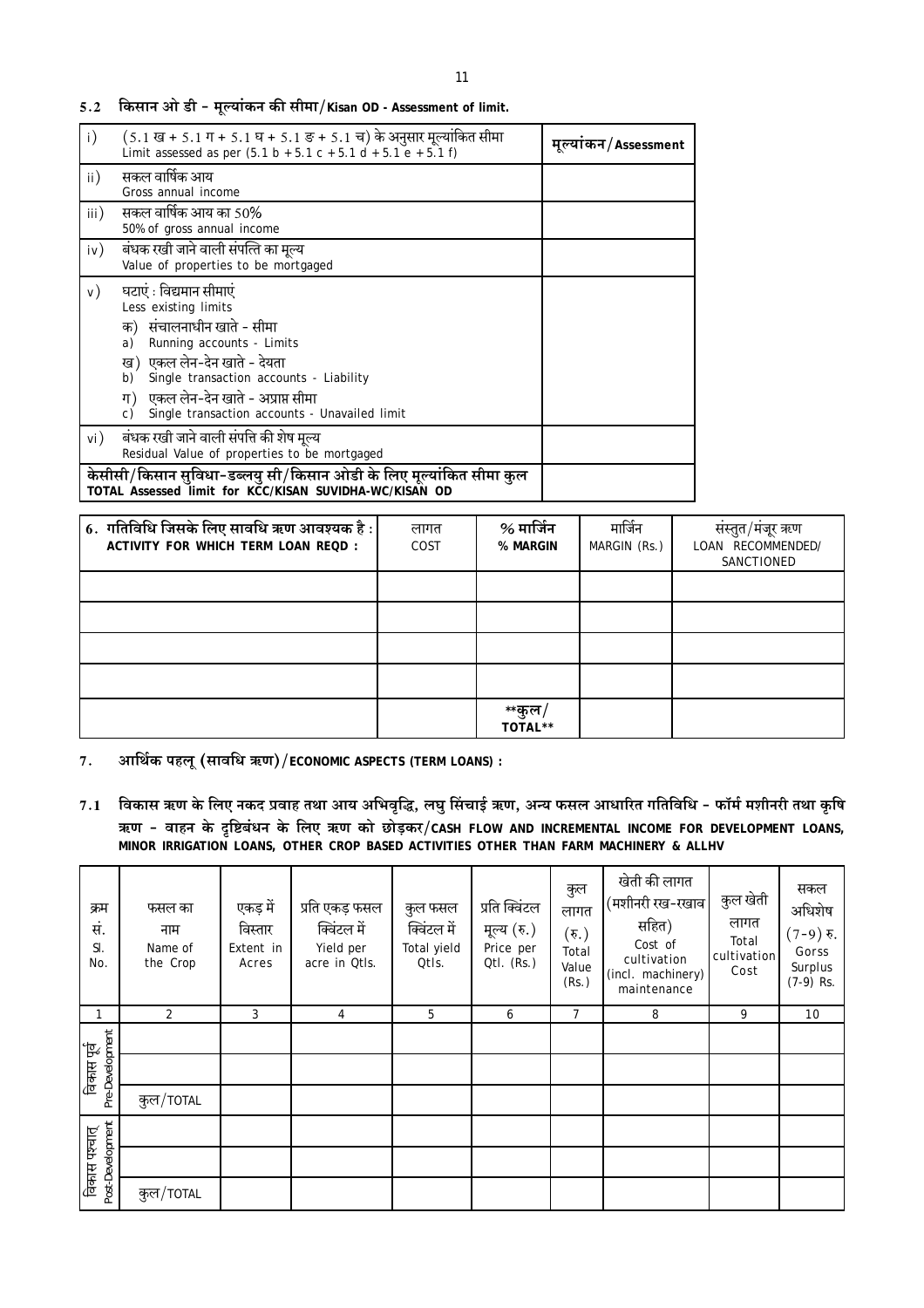| क) विकास पश्चात् में कॉलम 10 का<br>सकल अधिशेष<br><b>GROSS SURPLUS OF COLUMN</b><br>IA)<br>10 IN POST - DEVELOPMENT | रु./ $Rs.$ | घ) भाड़ा/अन्य किसानों को आपूर्ति<br>से प्राप्त आय को जोड़ें<br>ADD INCOME FROM HIRING/<br>SUPPLY TO OTHER FARMERS | रु./ $Rs.$ |
|--------------------------------------------------------------------------------------------------------------------|------------|-------------------------------------------------------------------------------------------------------------------|------------|
| ख) विकास पूर्व में कॉलम 10 का<br>सकल अधिशेष<br>GROSS SURPLUS OF COLUMN 10<br>B)<br>IN PRE - DEVELOPMENT            | रु./ $Rs.$ | ङ) घटाएं : पंपसेट का रखरखाव/<br>भाडे पर उपकरण<br>LESS MAINTENANCE OF<br>PUMPSET/EQUIPMENT ON<br>ACCOUNT OF HIRING | रु./ $Rs.$ |
| ग)  फसल से आय अभिवृद्धि<br>(क-ख)<br>IC)<br>INCREMENTAL INCOME<br>FROM CROP (A-B)                                   | रु./ $Rs.$ | च) अभिवृद्धि आय<br>$(\Pi + \nabla + \nabla)$<br>INCREMENTAL INCOME<br>$(c + d - e)$                               |            |

| 7.2 फार्म मशीनरी/सभी भारी वाहन के लिए नकद प्रवाह तथा आय अभिवृद्धि                                                                                                                              |                             |
|------------------------------------------------------------------------------------------------------------------------------------------------------------------------------------------------|-----------------------------|
| CASH FLOW AND INCREMENTAL INCOME FOR FARM MACHINERY/ALLHV :                                                                                                                                    |                             |
|                                                                                                                                                                                                |                             |
| Annual Savings in hiring charges for the farm @ Rs per acre for  Acres : Rs                                                                                                                    |                             |
| Annual income from hiring of machinery @ Rs Per hour for  Hours : Rs                                                                                                                           |                             |
| ।।।)    वार्षिक रख-रखाव लागत :         क)   स्वयं के फार्म का उपयोग …………. घंटा …………… की दर से …………… प्रति घंटा     : रु. ……………<br>ख) किराए के फार्म का उपयोग  घंटा  की दर से  प्रति घंटा ः रु. | $: Rs.$                     |
| iv) एक वर्ष के लिए मशीनरी की खरीद के कारण अधिशेष आदि<br>Surplus income on account of purchase of Machinery for one year                                                                        | $\overline{z}$ ,<br>$: Rs.$ |

7.3 संबद्ध गतिविधि के लिए नकद प्रवाह तथा आय अभिवृद्धि/CASH FLOW AND INCREMENTAL INCOME FOR ALLIED ACTIVITIES

| व्यय                                | वर्तमान         | प्रक्षेपित | आय                         | मात्रा | मूल्य | वर्तमान | प्रक्षेपित           |
|-------------------------------------|-----------------|------------|----------------------------|--------|-------|---------|----------------------|
| <b>EXPENDITURE</b>                  | <b>EXISTING</b> | PROJECTED  | <b>INCOME</b>              | QTY.   | VALUE |         | EXISTING   PROJECTED |
| क) बीज/आगुलिक की                    |                 |            | क) अंडा/दूध/मछली की बिक्री |        |       |         |                      |
| खरीद                                |                 |            | A) Sale of eggs/milk/fish  |        |       |         |                      |
| Purchase of seeds/<br>A)            |                 |            |                            |        |       |         |                      |
| fingerlings                         |                 |            | ख) मांस/कृमिकोष की बिक्री  |        |       |         |                      |
|                                     |                 |            | B) Sale of meat/cocoons    |        |       |         |                      |
|                                     |                 |            |                            |        |       |         |                      |
| ख) भोजन/खाद की खरीद                 |                 |            | ग) बछडे की बिक्री          |        |       |         |                      |
| B) Purcahse of feed/<br>manuring    |                 |            | C) Sale of calf            |        |       |         |                      |
|                                     |                 |            |                            |        |       |         |                      |
| ग) पशु चिकित्सा सहायता              |                 |            | घ) ऊन की बिक्री            |        |       |         |                      |
| C) Veterinary aid                   |                 |            | D) Sale of Wool            |        |       |         |                      |
|                                     |                 |            |                            |        |       |         |                      |
|                                     |                 |            | ङ) खाद की बिक्री           |        |       |         |                      |
| घ) उपकरण का रख-रखाव<br>D) Equipment |                 |            | E) Sale of Manure          |        |       |         |                      |
| maintenance                         |                 |            |                            |        |       |         |                      |
| ङ) विद्युत एवं ईंधन                 |                 |            | च) चुना हुआ भंडार          |        |       |         |                      |
| Power & fuel<br>E)                  |                 |            | F) Culled Stock            |        |       |         |                      |
| च) श्रमिक प्रभार                    |                 |            | छ) बोरी की बिक्री          |        |       |         |                      |
| Labour charges<br>F)                |                 |            | G) Sale of gunny bags      |        |       |         |                      |
| छ) यातायात                          |                 |            | ज) कूडा-कचरा/खाद की बिक्री |        |       |         |                      |
| G) Transport                        |                 |            | H) Sale of litter/manure   |        |       |         |                      |
| ज) अन्य                             |                 |            | झ) अन्य स्रोतों से आय      |        |       |         |                      |
| H) Others                           |                 |            | Income from other sources  |        |       |         |                      |
| व्यय के ऊपर अतिरिक्त                |                 |            | आय के ऊपर व्यय             |        |       |         |                      |
| आय                                  |                 |            | Expenditure over income    |        |       |         |                      |
| Excess of income                    |                 |            |                            |        |       |         |                      |
| over expenditure                    |                 |            |                            |        |       |         |                      |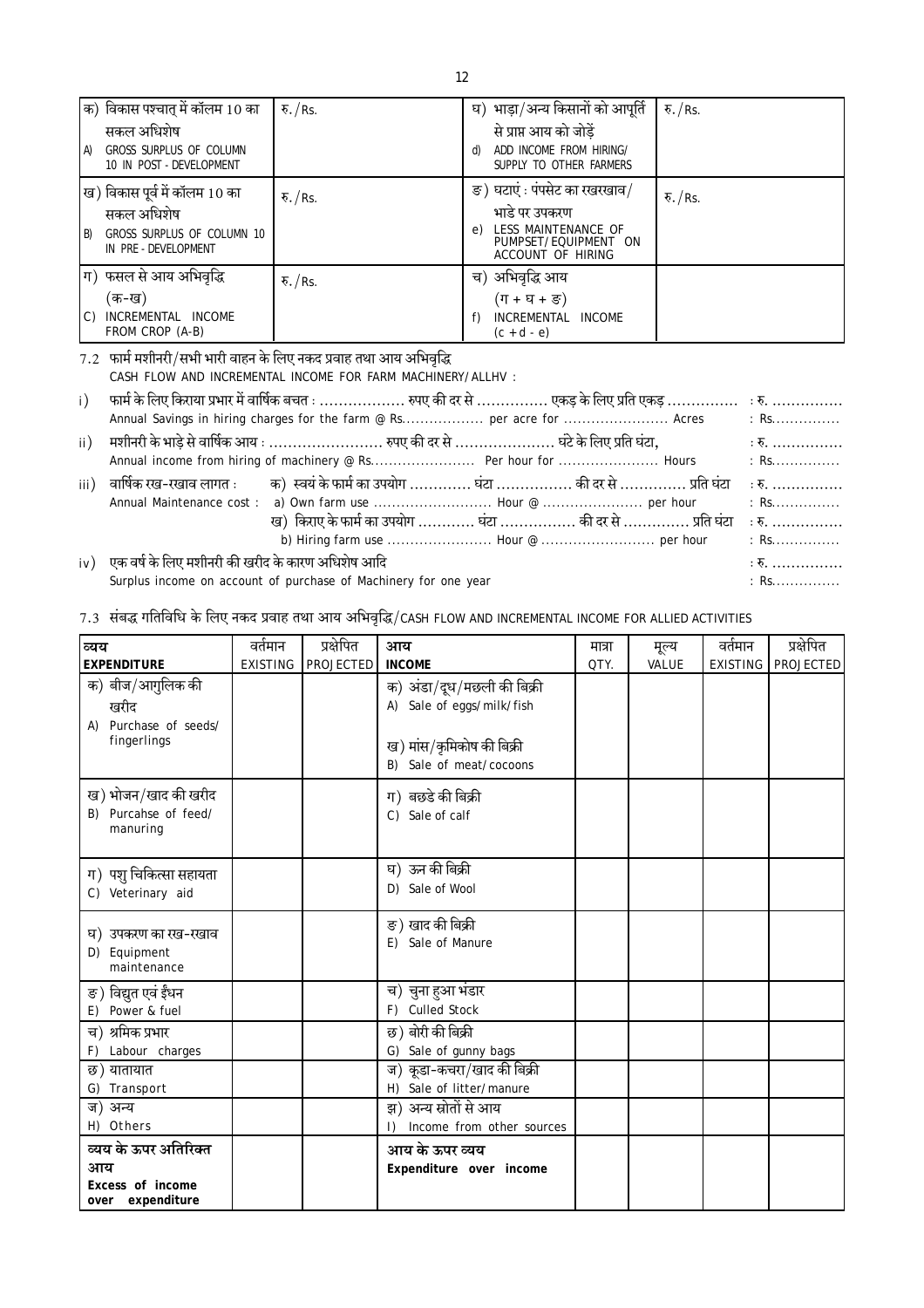- आवेदक ……………… एजेंसी के द्वारा पहचाना गया है। परियोजना ………………… एजेंसी से (……………%) की आर्थिक सहायता के योग्य है। 8.
- $9.$

LOAN/LIMIT RECOMMENDED/SANCTIONED AS PER TERMS BELOW :

| अ. सीमा/ऋण का प्रकार<br>A. Nature of limit/loan | मान्यता/चुकौती अवधि<br>Tenability/Repayment<br>period | मार्जिन<br>Margin | ब्याज दर<br>Rol | ऋण राशि/सीमा<br>Loan Amount/Limit |
|-------------------------------------------------|-------------------------------------------------------|-------------------|-----------------|-----------------------------------|
|                                                 |                                                       |                   |                 |                                   |
|                                                 |                                                       |                   |                 |                                   |

| ख. सह-आभार/की गारंटी                 | निवल संपत्ति |
|--------------------------------------|--------------|
| <b>B. CO-OBLIGATION GUARANTEE OF</b> | Networth     |
|                                      |              |
| ji.                                  |              |
| iii.                                 |              |
| iv.                                  |              |

|          | ग. मुख्य/संपार्श्विक प्रतिभूति का ब्यौरा<br>DETAILS OF PRIME/COLLATERAL SECURITY:                                                                                 | मुख्य/<br>संपार्श्विक<br>Primary/<br>Collateral | मूल्य पर<br>Valued at |
|----------|-------------------------------------------------------------------------------------------------------------------------------------------------------------------|-------------------------------------------------|-----------------------|
| क)<br>a) | एकड़ में खेती की गई फसलों/की जानेवाली फसलों का दृष्टिबंधन (ऊपर विवरणित है)<br>HYPOTHECATION OF CROPS CULTIVATED/TO BE CULTIVATED IN THE ACRES<br>(detailed above) |                                                 |                       |
| ख)<br>b) | वर्तमान आस्तियों का दृष्टिबंधन<br>HYPOTHECATION OF EXISTING ASSETS                                                                                                |                                                 |                       |
| ग)<br>C) | बैंक वित्त से खरीदी जाने वाली प्रस्तावित आस्तियों का दृष्टिबंधन<br>HYPOTHECATION OF PROPOSED ASSETS TO BE PURCHASED OUT OF BANK FINANCE                           |                                                 |                       |
| घ)<br>d) | भूमिगत संपत्ति/भवनों का बंधक/प्रभार<br>MORTGAGE/CHARGE OF LANDED PROPERTY/BUILDINGS                                                                               |                                                 |                       |

| गाँव      | सर्वेक्षण स. | एकड     | तालुक        | जिल             | भार, यदि कोई हो     | मूल्य (रु.) |
|-----------|--------------|---------|--------------|-----------------|---------------------|-------------|
| VILLAGE   | SURVEY NO.   | ACREAGE | <b>TALUK</b> | <b>DISTRICT</b> | ENCUMBRANCE, if any | VALUE (Rs.) |
|           |              |         |              |                 |                     |             |
|           |              |         |              |                 |                     |             |
|           |              |         |              |                 |                     |             |
| कुल/TOTAL |              |         |              |                 |                     |             |

ङ) अन्य नियत प्रतिभूति (यदि कोई हो)/e. OTHER SECURITIES (IF ANY) STIPULATED.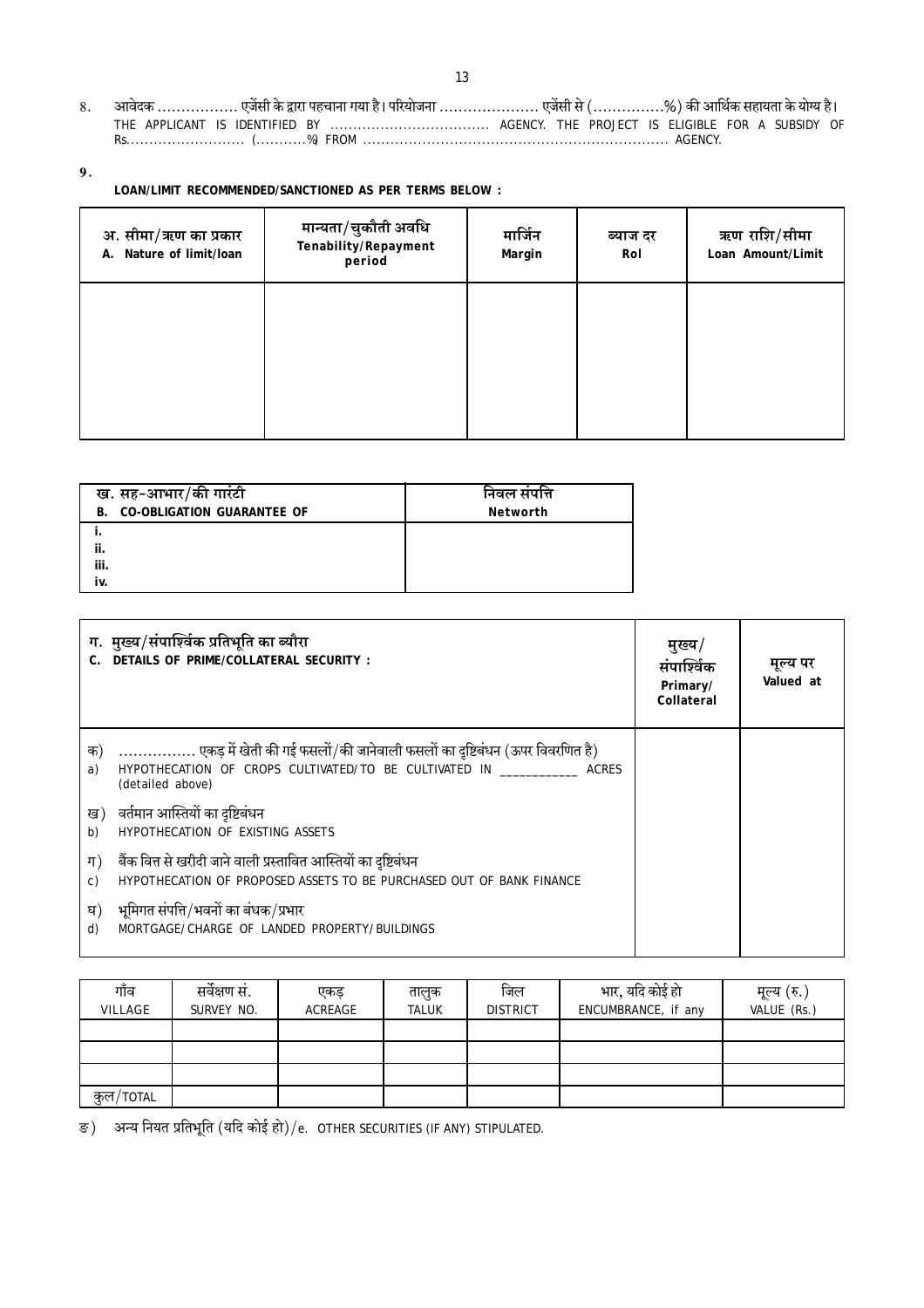### ङ. पुनर्भुगतान अनुसूची/D. REPAYMENT SCHEDULE

ऋण का निम्नलिखित अनुसार पुनर्भुगतान किया जाता है/THE LOAN HAS TO BE REPAID AS UNDER :

|        | के भीतर पुनर्भुगतान<br>REPAYMENT WITHIN                                                                                                                        | महीने, किस्तों में मासिक :  तिमाही/अर्ध-वार्षिक/वार्षिक अंतराल |        | months. Installments at: MONTHLY / QUARTERLY / HALF - YEARLY / YEARLY INTERVALS |                        |        |  |
|--------|----------------------------------------------------------------------------------------------------------------------------------------------------------------|----------------------------------------------------------------|--------|---------------------------------------------------------------------------------|------------------------|--------|--|
|        | पुनर्भुगतान अवकाश अवधि :                                                                                                                                       | मूल                                                            | महीने, | ब्याज                                                                           |                        | महीने  |  |
|        | REPAYMENT HOLIDAY PERIOD:                                                                                                                                      | <b>PRINCIPAL</b>                                               | months | <b>INTEREST</b>                                                                 |                        | months |  |
|        | पुनर्भुगतान :                प्रथम किस्त का आरंभ                                                                                                               |                                                                |        | उपचित ब्याज का आरंभ                                                             |                        |        |  |
|        | REPAYMENT:<br>FIRST INSTALLMENT COMMENCING FROM                                                                                                                |                                                                |        | ACCRUED INT. COMMENCING FROM                                                    |                        |        |  |
|        |                                                                                                                                                                | दि/dd महीना/mm वर्ष/yy                                         |        |                                                                                 | दि/dd महीना/mm वर्ष/yy |        |  |
|        | अन्य शर्तें (यदि हो) OTHER TERMS AND CONDITIONS (IF ANY) :                                                                                                     |                                                                |        |                                                                                 |                        |        |  |
|        |                                                                                                                                                                |                                                                |        |                                                                                 |                        |        |  |
|        | घोषणा/DECLARATION                                                                                                                                              |                                                                |        |                                                                                 |                        |        |  |
| $\Box$ | मैंने/हमने/कृविअ/अधिकारी ने  (दिनांक) को फार्म का निरीक्षण किया है।/I/WE / AEO / OFFICER HAVE / HAS<br>INSPECTED THE FARM ON  (DATE).                          |                                                                |        |                                                                                 |                        |        |  |
| $\Box$ | उसका पिछला लेनदेन संतोषजनक/असंतोषजनक है (नई पार्टी के लिए लागू नहीं)।/HIS PREVIOUS DEALING IS SATISFACTORY/NOT<br>SATISFACTORY (NOT APPLICABLE FOR NEW PARTY). |                                                                |        |                                                                                 |                        |        |  |

प्रस्तावित गतिविधियों के लिए पार्टी द्वारा दिया गया अनुमान उचित है। अनुमान अनुचित है तथा निम्न कारणों से इसको कम/रद्द किया जाता है।/THE ESTIMATES GIVEN BY THE PARTY FOR THE PROPOSED ACTIVITIES ARE REASONABLE. THE PROJECTS ARE NOT REASONABLE AND HENCE SCALED DOWN / REJECTED ON ACCOUNT OF FOLLOWING REASONS :

|        | आवेदक द्वारा दिए गए संरचना व विपणन सुविधा उपलब्ध है।/THE INFRASTRUCTURE AND MARKETING FACILITIES GIVEN BY THE<br>APPLICANT IS AVAILABLE.                                                                                                                                           |
|--------|------------------------------------------------------------------------------------------------------------------------------------------------------------------------------------------------------------------------------------------------------------------------------------|
| $\Box$ | पार्टी का प्रस्तावित गतिविधि में  वर्षो का अनुभव है।/PARTY HAS  YEARS OF EXPERIENCE IN THE<br>PROPOSED ACTIVITY.                                                                                                                                                                   |
|        | परियोजना आर्थिक रूप से व्यवहार्य है व आवेदक द्वारा दिया गया प्रक्षेपण स्वीकार्य है तथा निवल आय अभिवृद्धि ……………. है।/<br>PROJECT IS ECONOMICALLY VIABLE & THE PROJECTIONS GIVEN BY THE APPLICANT IS ACCEPTABLE AND THE NET<br>INCREMENTAL INCOME IS                                 |
| $\Box$ | अग्रिम नाबार्ड पुनर्वित्त के अधीन कवर के लिए अर्ह है/अर्ह नहीं है।/THE ADVANCES IS ELIGIBLE/NOT ELIGIBLE FOR COVER UNDER<br>NABARD REFINANCE                                                                                                                                       |
|        | मैं/हम पुष्टि करता हूँ/करते हैं कि सभी संबंधित रिकार्डो को सत्यापित किया है।/I/WE CONFIRM HAVING VERIFIED ALL THE<br>RELEVENT RECORDS.                                                                                                                                             |
|        | ┌ा रु (रुपये) की आर्थिख सहायता  एजेंसी से उपलब्ध है।/SUBSIDY OF Rs.                                                                                                                                                                                                                |
|        | हम मौजूदा मानदंडों के अनुसार व्यक्तिगत दुर्घटना बीमा योजना तथा राष्ट्रीय कृषि बीमा योजना के तहत खातों को प्रावरण करने हेतु नोट<br>करते हैं।/I/WE NOTE TO COVER THE ACCOUNT UNDER PERSONAL ACCIDENT INSURANCE SCHEME AND RASHTRIYA KRISHI<br>BIMA YOJANA AS PER THE EXISTING NORMS. |
|        |                                                                                                                                                                                                                                                                                    |

ग्ने/हमने उपर्युक्त बतायी गयी शर्तो के अनुसार ……………. % प्र.व. रु…………….. के ऋण की सिफारिश/मजूरी की है। I/WE RECOMMEND/HAVE SANCTIONED THE LIMIT/LOAN AS PER THE TERMS AND CONDITIONS DETAILED ABOVE.

स्थान/PLACE: दिनांक/DATE: कृ.वि.अ./अधिकारी AEO/OFFICER

प्रबंधक/वरिष्ठ प्रबंधक MANAGER/SENIOR MANAGER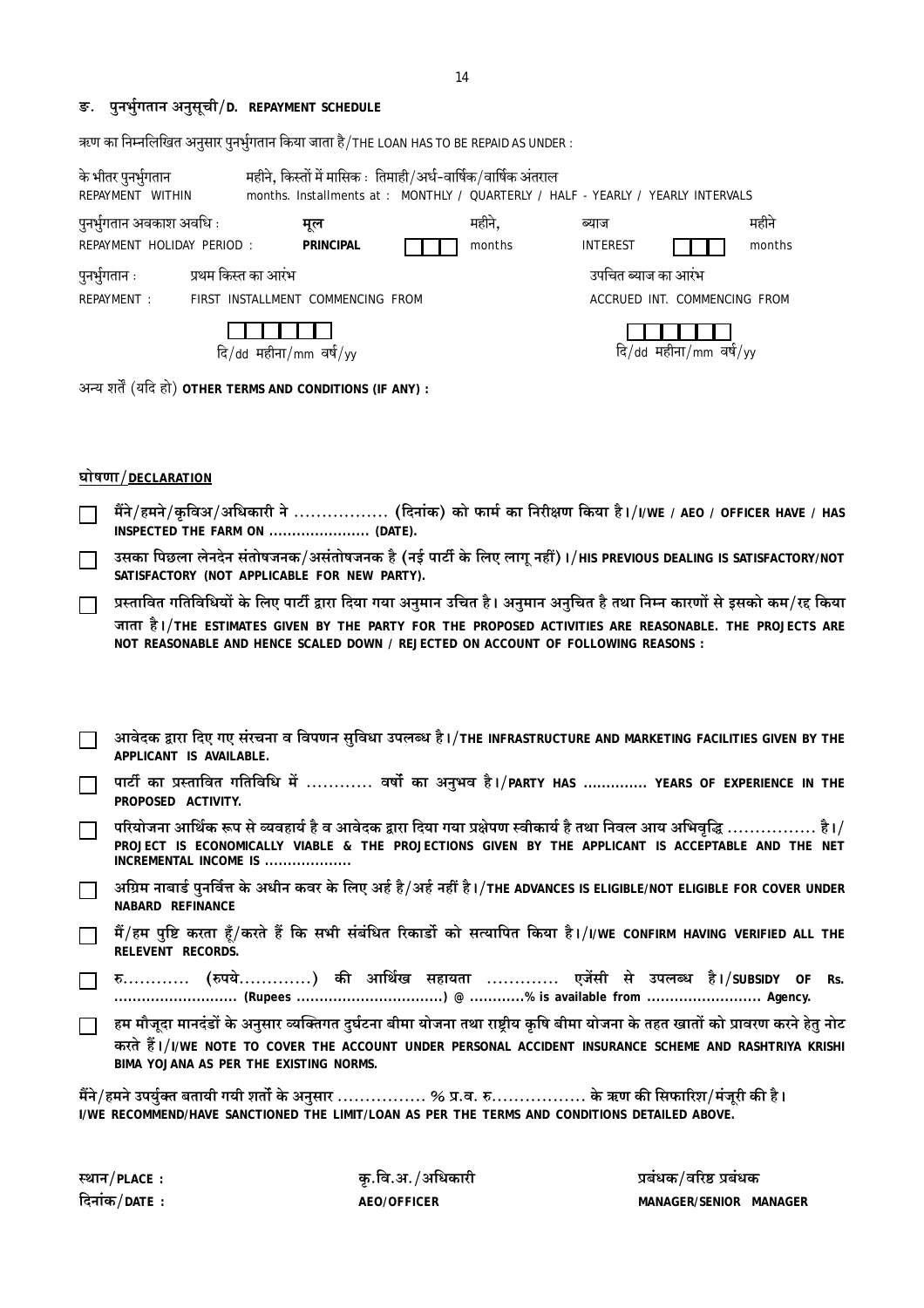#### मूल प्रति/ORIGINAL COPY

#### ग्राहक प्रति/CUSTOMER COPY

#### केनरा बैंक/CANARA BANK

#### ऋण सुविधा के लिए आवेदनों की प्राप्ति हेतु अभिस्वीकृति/ ACKNOWLEDGEMENT FOR RECEIPT OF APPLICATIONS FOR CREDIT FACILITY

सेवा में/To

| श्री / श्रीमती / Mr. /M/s…………………………… |  |  |
|--------------------------------------|--|--|
|                                      |  |  |

प्रिय महोदय/Dear Sir,

हम ऋण सुविधा के लिए आपके आवेदन की प्राप्ति स्वीकार करते हैं।/I/We acknowledge receipt of your application for credit facility

यह हमारा प्रयास होगा कि अब से ............... दिनों/सप्ताहों के भीतर \*उक्त आवेदन पर हमारा निर्णय दिया जाएगा।/It will be our endeavour to convey 

आपका प्रस्ताव हमारे उच्च प्राधिकारियों के अधिकारों के अधीन है। अतः यह हमारा प्रयास होगा कि अब से .................. दिनों/सप्ताहों के भीतर उस पर हमारा निर्णय दिया जाएगा। तथापि, यह अवधि इन दो कार्यालयों के बीच और आवेदन को संसाधित करने के लिए उनको आवश्यक अतिरिक्त ब्योरे/दस्तावेज प्राप्त करने में

उनके द्वारा लिया गया समय पारवहन अवधि को छोडकर है।/Your proposal falls within the powers of our higher authorities. Hence, it will be our endeavour to convey our decision thereon within............... days/weeks from now. However, this period is exclusive of transit period between these two offices and the time taken by them to collect the additional details/documents needed by them to process the application.

दिनांक/DATE: स्थान/PLACE:

प्रबंधक/वरिष्ठ प्रबंधक/मुख्य प्रबंधक/सहायक महा प्रबंधक MANAGER/SR. MANAGER/CM/AGM

- कृपया उपर्युक्त बाक्सों में निशान लगाएं और रिक्त स्थानों को भरें।/Please tick the appropriate boxes and fill in the blanks.  $1<sub>1</sub>$
- इस अभिस्वीकृति को तीन प्रतियों में बनानी है मूल आवेदक को, दूसरी प्रति संबंधित ऋण प्रस्ताव सहित प्रेषित किया जाना है और तीसरी प्रति कार्यालय  $\overline{2}$ . प्रति के रूप में रखना है।/This acknowledgement should be prepared in triplicate - original to the applicant, duplicate to be sent along with the related credit proposal and triplicate as office copy.
- $\mathbf{c}$ Time norms :

| Proposals above Rs. 2 lakhs upto Rs. 10 lakhs | *30 days for Branch sanction<br>*45 days for RO/CO sanction<br>*60 days for HO sanction |
|-----------------------------------------------|-----------------------------------------------------------------------------------------|
| For KCCS proposals within Branch powers       | $*15$ davs                                                                              |

From the receipt of duly completed loan applications.

Processing Fees / Upfront charges :  $\overline{4}$ .

| <b>Particulars</b>     | Upto Rs. 2 Lakh                              | Above Rs. 2 Lakh upto Rs. 10 lakh   |
|------------------------|----------------------------------------------|-------------------------------------|
| Short term Loan        | Rs. 300/-                                    | Rs. 200/- per lakh or part thereof. |
| Agriculture Term Ioans | 0.50% of loan with a<br>minimum of Rs. 500/- | 0.75% of the loan                   |

Prepayment Penalty - applicable incase of pre-closure of term loans by transfer of the loan to other banks - @2% of outstanding liability.

All out of pocket expenses actually incurred for servicing the borrowal accounts such as inspection, recovery visits, insurance charges, valuation charges payable to approved valuers, sending notices, legal charges, sending remittances of loan proceeds by post including remittance fees will be collected from the borrower, along with folio charges in respect of running limits like KCCS, OD, Kisan Suvidha, Canara Kisan OD etc., as per extant Bank norms.

The above are subject to changes/revision as per RBI/Bank guidelines.